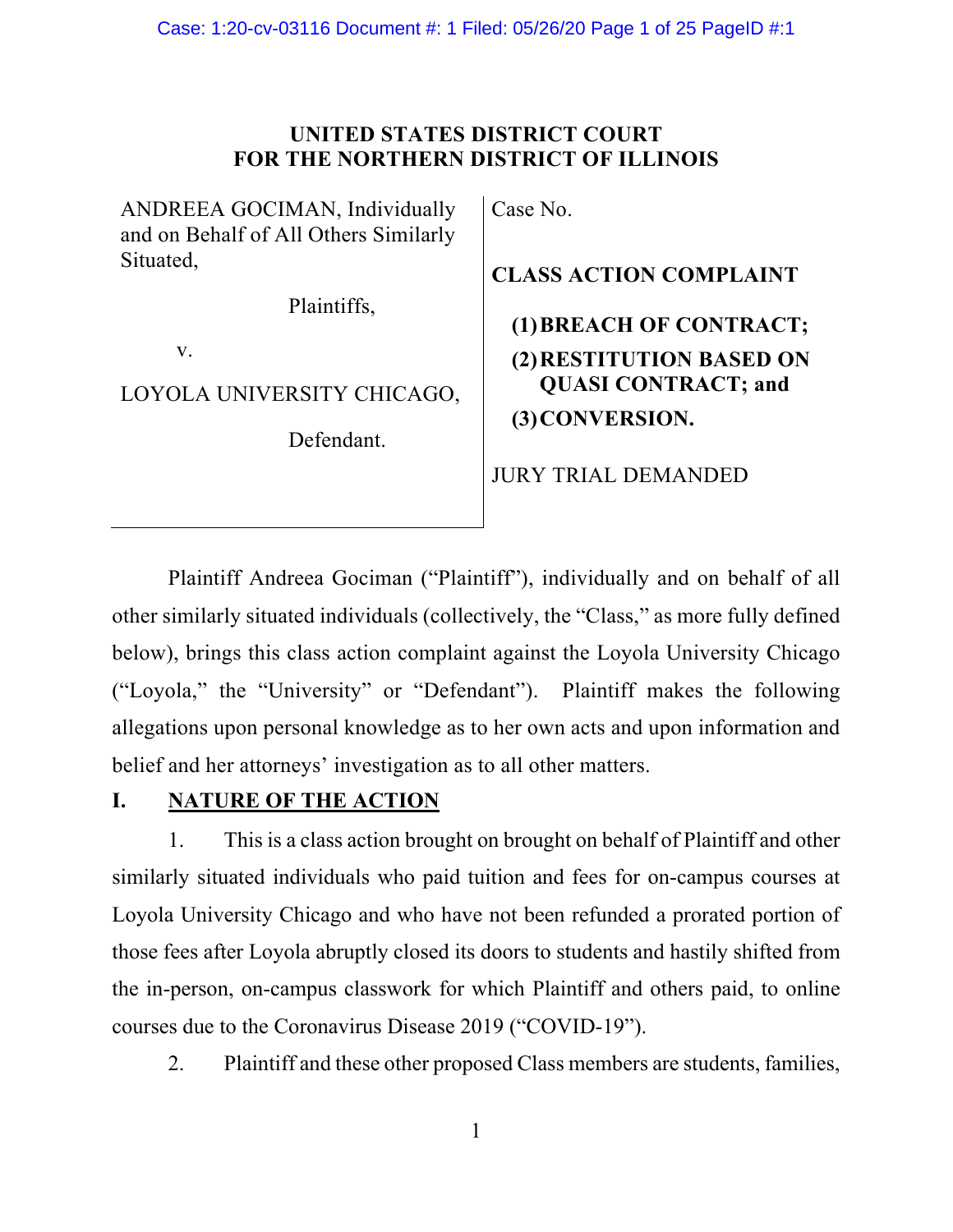and student guarantors who paid millions of dollars in tuition and fees to Loyola (the "Class") and who, as a result of Defendant's wrongful acts, (i) have not received refunds or reimbursements for the unused services for which they paid; and/or (ii) have not received any refund or reimbursement for the decreased value of the education that Defendant provided when classes transitioned from in-person instruction to an entirely online and far less valuable format.

3. Loyola University is a private Catholic research university comprised of 11 schools and colleges in Chicago, Illinois and the surrounding area. The University caters to both undergraduate and graduate students, offering over 80 undergraduate majors in fields ranging from chemistry to dance, and over 140 graduate, professional, and graduate-level certificate programs.

4. In 2018, Loyola University enrolled nearly 12,000 undergraduates and roughly 5,000 graduate students, for a total enrollment of more than 17,000. Loyola charges a fixed amount of tuition to students. In 2019, Loyola had an endowment of more than \$800 million. [1](#page-1-0)

5. In early March 2020, in response to COVID-19, the University completely changed the way in which it provided instruction and services to students. On Monday, March 9, 2020—students' first day back from spring break the University advised faculty that courses could begin moving online. [2](#page-1-1) A few days later, on Thursday, March 12, the University announced that, effective March 13 and continuing through the end of the semester, "all in-person, face-to-face classes will

<span id="page-1-0"></span><sup>1</sup> Loyola University Chicago – Consolidated Financial Statements And Independent Auditors' Report: For the years ended June 30, 2019 and 2018, Deloitte & Touche LLP (September 19, 2019)

<span id="page-1-1"></span>https://www.luc.edu/media/lucedu/finance/pdfs/fy19\_financial\_statements.pdf (last visited May 26, 2020). <sup>2</sup> Loyola University Chicago – Message Sent To All Faculty from the Office of the Provost, "Preparing for Online Classes" (March 9, 2020, 5:38 pm CT) https://www.luc.edu/coronavirus/previousmessages/2020-0309 preparingforonlineclasses.shtml (last visited May 26, 2020).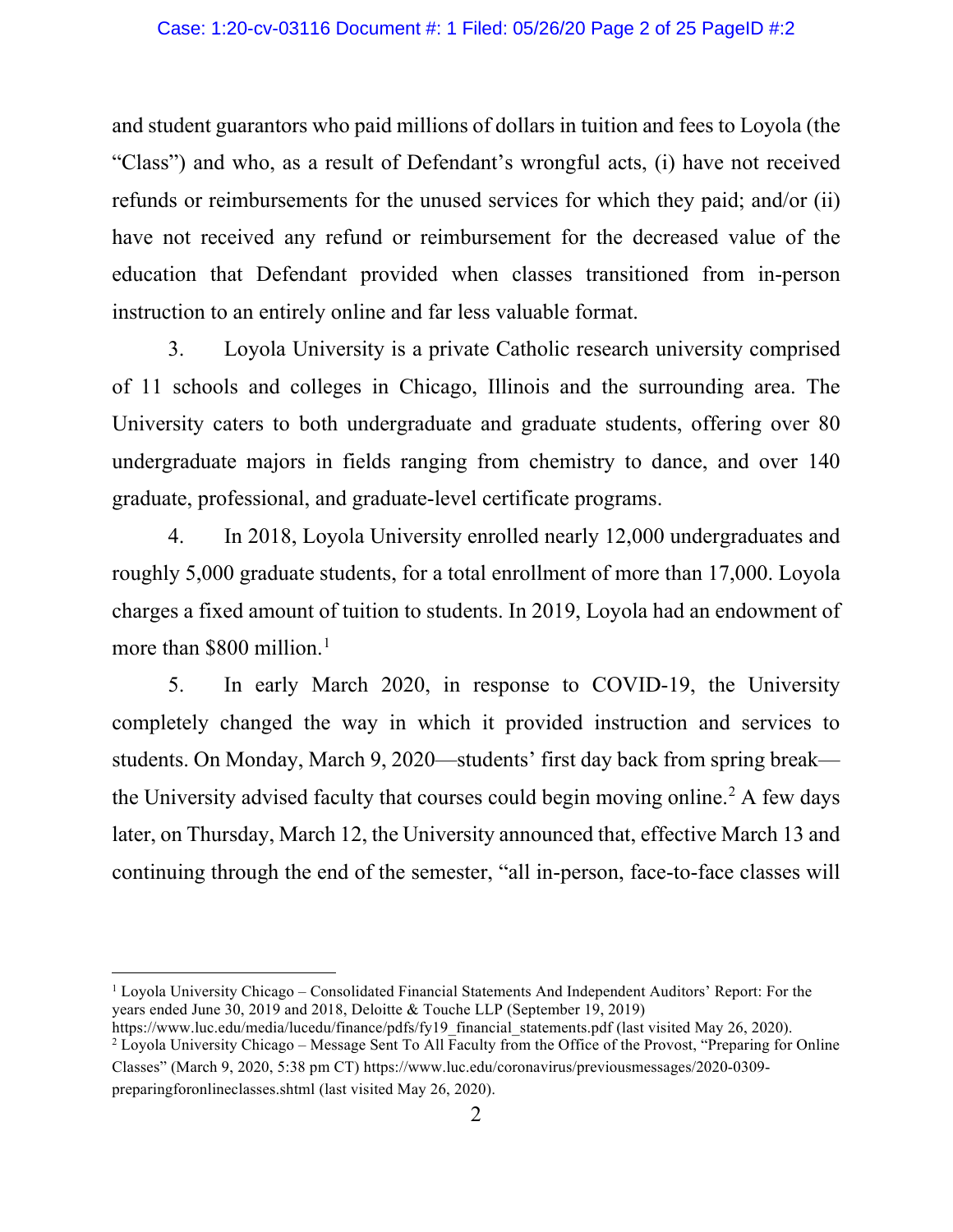be suspended."[3](#page-2-0) All classes would move online "as soon as possible but no later than Monday, March 23."[4](#page-2-1)

6. On March 12, 2020, the University further announced that all residential students were expected to leave campus "as soon as possible" for the remainder of the Spring 2020 semester, and certainly by the end of day on March 19, 2020, when residence halls would close.

7. On March 19, the University reported to faculty, staff, and students that the entire campus would largely shut down the following day:

# While the University remains open and will continue to offer online instruction and essential services, **we expect to begin closing nearly all University buildings by 5 p.m. tomorrow (Friday, March 20)**. [5](#page-2-2)

8. As a result, since mid-March, Loyola students have been denied the bargained-for in-person instruction and access to facilities, technology, services, resources, and other benefits for which Plaintiff and Class members contracted when they paid Defendant tuition and mandatory fees for the Spring 2020 semester.

9. Despite failing to hold any in-person classes since March 12, 2020, forcing students into online classes that are a shadow of the in-person instruction students and/or their families expected to receive and for which they paid, and denying students access to a wide range of on-campus services and benefits, Defendant has not refunded tuition or mandatory fees to Plaintiff and Class

<span id="page-2-0"></span><sup>3</sup> Loyola University Chicago – Message Sent To All Faculty, All Staff, All Students from the Office of the President, "Coronavirus (COVID-19) Update" (March 12, 2020, 8:24 am CT)

https://www.luc.edu/coronavirus/previousmessages/2020-0312-1-coronaviruscovid-19update.shtml (last visited May 26, 2020).

<span id="page-2-1"></span><sup>4</sup> *Id.*

<span id="page-2-2"></span><sup>5</sup> Loyola University Chicago – Message to All Faculty, All Staff, All Students "Campus Changes and Closures: COVID-19 Response Update" (March 19, 2020, 3:15 pm CT)

https://www.luc.edu/coronavirus/previousmessages/2020-0319-1-

campuschangesandclosurescovid19responseupdate.shtml (last visited May 26, 2020).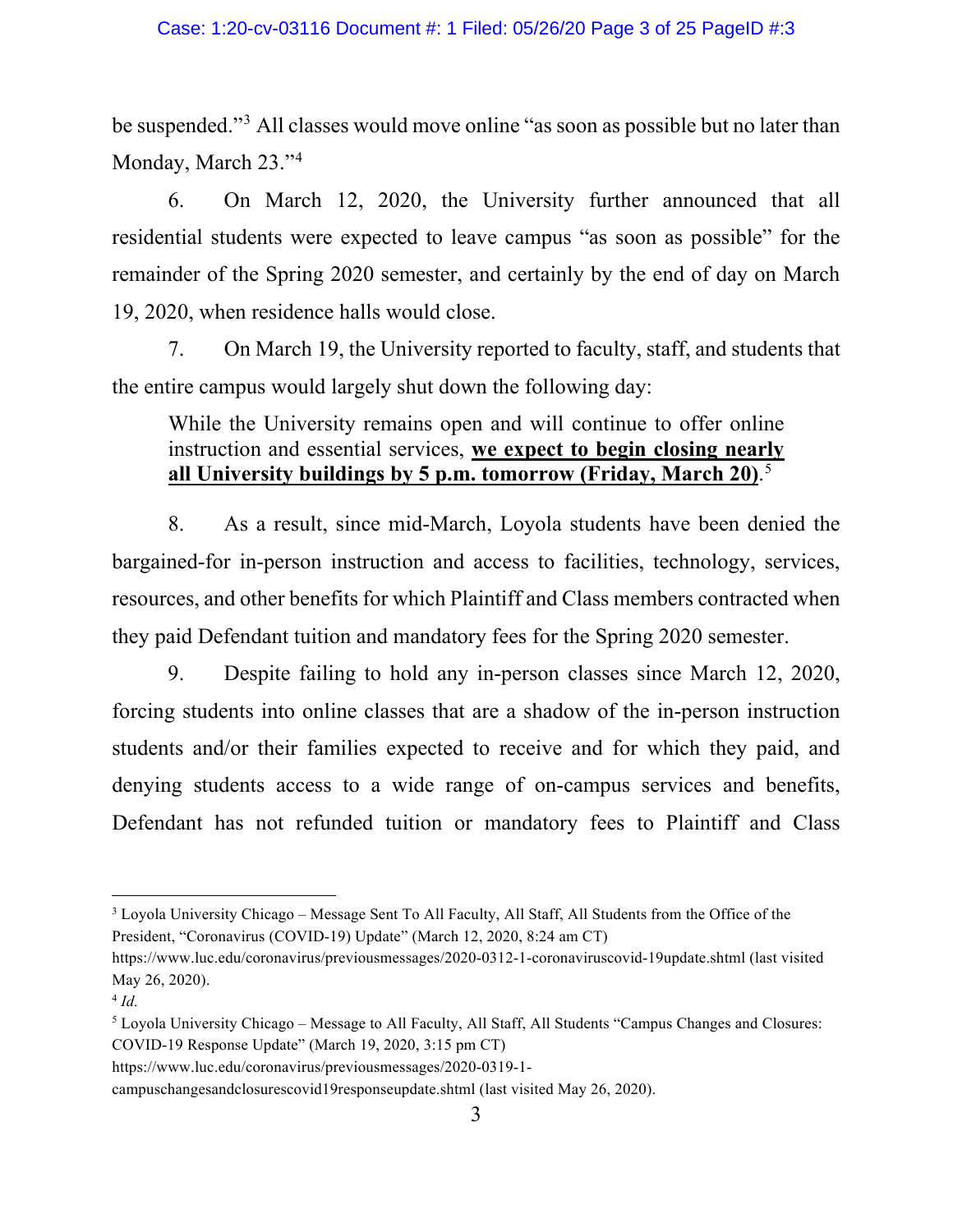members.

10. The University reportedly received more than \$10 million in government funding through the Coronavirus Aid, Relief, and Economic Security Act (CARES) Act, half of which is federally mandated to go toward students who are in need of emergency financial assistance. [6](#page-3-0) Although the University received this influx of federal funds, Defendant refuses to refund or reimburse Plaintiff and the Class for any portion of the Spring 2020 tuition or most of the mandatory fees they paid for the in-person education and services that were no longer provided to Loyola students beginning in mid-March.

11. Plaintiff and other Class members have lost the benefits of the education, services, extra-curricular opportunities, and other experiences that Defendant promised them. Although it has failed to fulfill its obligations to students and their families, Defendant is currently unlawfully retaining and refusing to fully or partially refund Plaintiff's tuition and mandatory fees, despite the dramatically lower quality and less valuable education and services Defendant provided for the second half of the Spring 2020 semester.

12. Essentially, Plaintiff and Class members paid Defendant for access to buildings and facilities that students were not permitted to enter, equipment and technology that they could not use, internships in which they could not participate, and much more. Additionally, Plaintiff and Class members paid Defendant for a quality of instruction, which, due to the abrupt shift to online learning, Defendant did not deliver. Defendant is thus profiting from COVID-19, asking students and their families—many of whom have been laid off, become ill, lost loved ones, or are

<span id="page-3-0"></span><sup>6</sup> Madison Savedra, "Loyola Will Receive Over \$10 Million From Federal Government, Half of Which Is Dedicated to Student Aid", Loyola Phoenix (April 29, 2020 3:16 pm CT)

http://loyolaphoenix.com/2020/04/loyola-will-receive-over-10-million-from-federal-government-half-of-whichis-dedicated-to-student-aid/ (last visited May 26, 2020).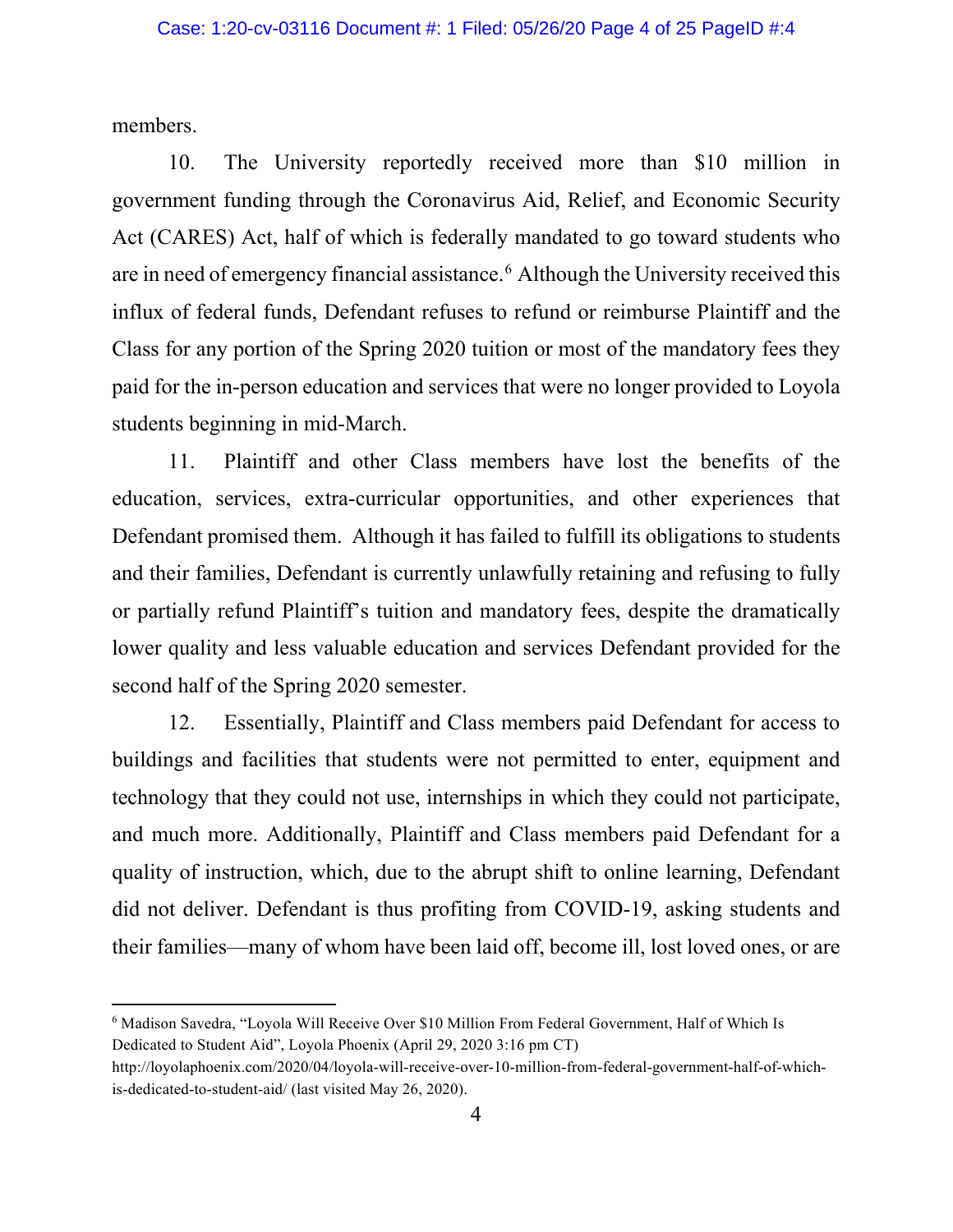otherwise suffering significantly—to bear the financial brunt of the pandemic. The result is an enormous windfall to Defendant. Both contract and equity demand that Defendant disgorge its ill-gotten funds.

13. Plaintiff and similarly situated individuals are entitled to have Defendant disgorge in full the portions of their payments for unused services and to refund a significant portion of their tuition payments for substandard classes. Plaintiff brings this class action for injunctive, declaratory and equitable relief, and any other available remedies, resulting from Defendant's illegal, inequitable, and unfair retention of the funds paid by Plaintiff and the other individuals in the proposed Class.

14. Specifically, this lawsuit seeks disgorgement and monetary damages in the amount of prorated, unused amounts of tuition and fees that Plaintiff and the other Class members paid, the benefits of which were not provided by Defendant, including the difference in value between the live in-person classes for which students enrolled compared to the lesser online versions of classes that Defendant has provided to them for the duration of the campus closure.

## **II. PARTIES**

### **A. Plaintiff**

15. Plaintiff Andreea Gociman is a resident of Skokie, Illinois. During the 2019-20 academic year, Plaintiff's son was a second-year undergraduate student at Loyola University Chicago, where he is majoring in History.

## **B. Defendant**

16. Loyola University of Chicago is a private, not-for-profit corporation with its principal place of business is in Chicago, Illinois.

## **III. JURISDICTION AND VENUE**

17. This Court has original jurisdiction under 28 U.S.C. § 1332(d)(2)(A),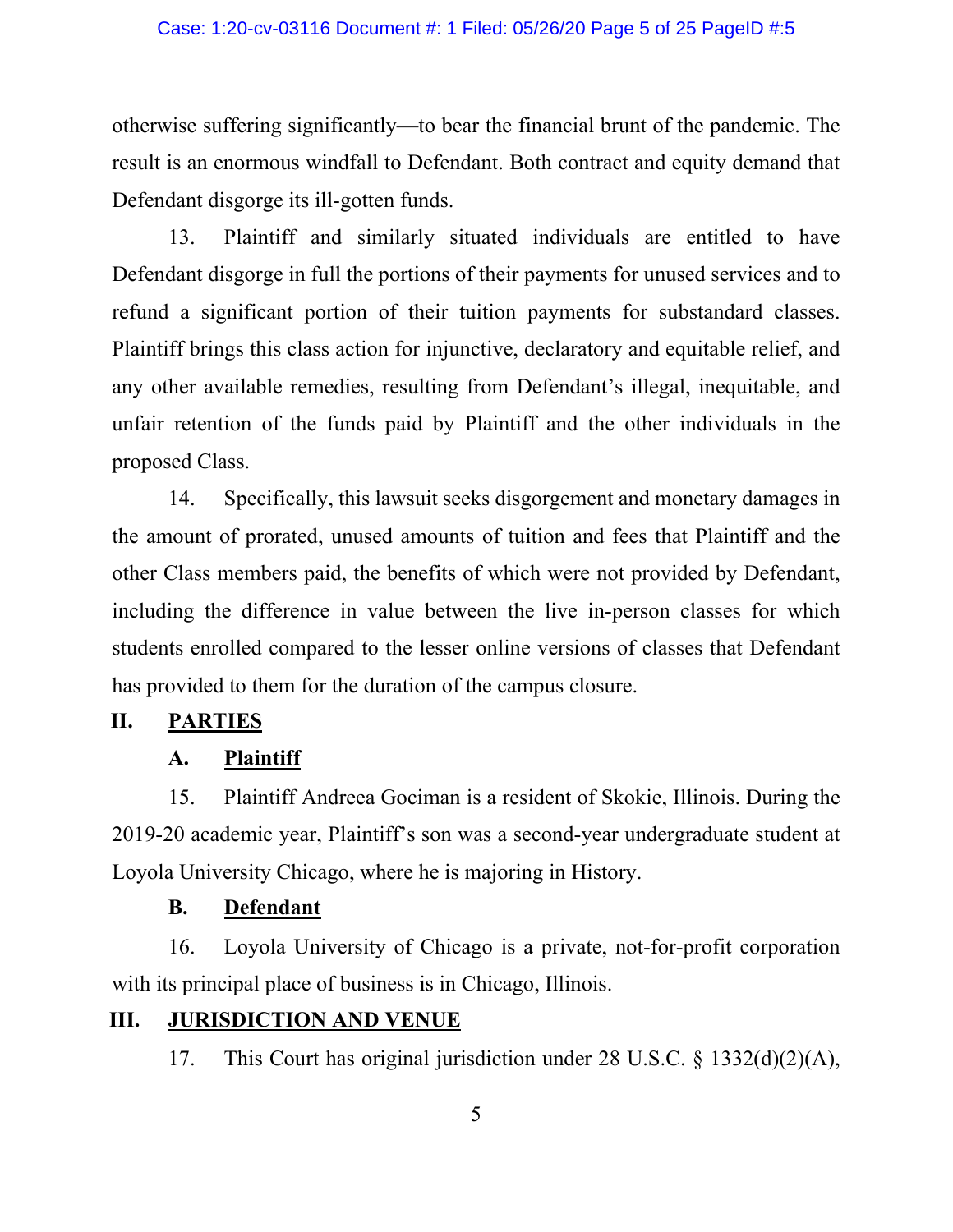#### Case: 1:20-cv-03116 Document #: 1 Filed: 05/26/20 Page 6 of 25 PageID #:6

as modified by the Class Action Fairness Act of 2005, because the matter in controversy exceeds \$5,000,000, exclusive of interests and costs, and because at least one member of the Class defined below is a citizen of a state other than California.

18. This Court has personal jurisdiction over Defendant because Defendant maintains its principal place of business in this judicial District.

19. Venue is proper in this District pursuant to 28 U.S.C. § 1391(b)(1), because Defendant resides in this District and is a resident of the state in which the District is located.

### **IV. FACTUAL ALLEGATIONS**

20. Based in Chicago, Illinois, Loyola is a prestigious, private, Jesuit research university, offering more than 80 undergraduate majors and 140 graduate, professional, and graduate-level certificate program across 11 schools and colleges.

21. In the 2020 edition of U.S. News & World Report's Best Colleges, Loyola was ranked the 104th in the best "National Universities" category. It also tied for 49th for "Best Undergraduate Teaching." Additionally, the University boasts that "[its] professional schools for business, law, and medicine are routinely ranked among the best in the nation."<sup>[7](#page-5-0)</sup>

22. The majority of Loyola programs and courses are offered on-campus. However, Loyola does offer seven adult degree completion programs, 21 graduate programs, and 1[8](#page-5-1) certificate programs online.<sup>8</sup>

23. Although Loyola markets its great value, the University is nonetheless

<span id="page-5-0"></span> $^7$  Loyola University Chicago – "Begin Your Journey" Undergraduate and Graduate Student Admission, https://www.luc.edu/admission.shtml (last visited May 26, 2020).

<span id="page-5-1"></span><sup>8</sup> Loyola University Chicago – About Loyola Online, https://www.luc.edu/online/aboutloyolaonline/ (last visited May 26, 2020).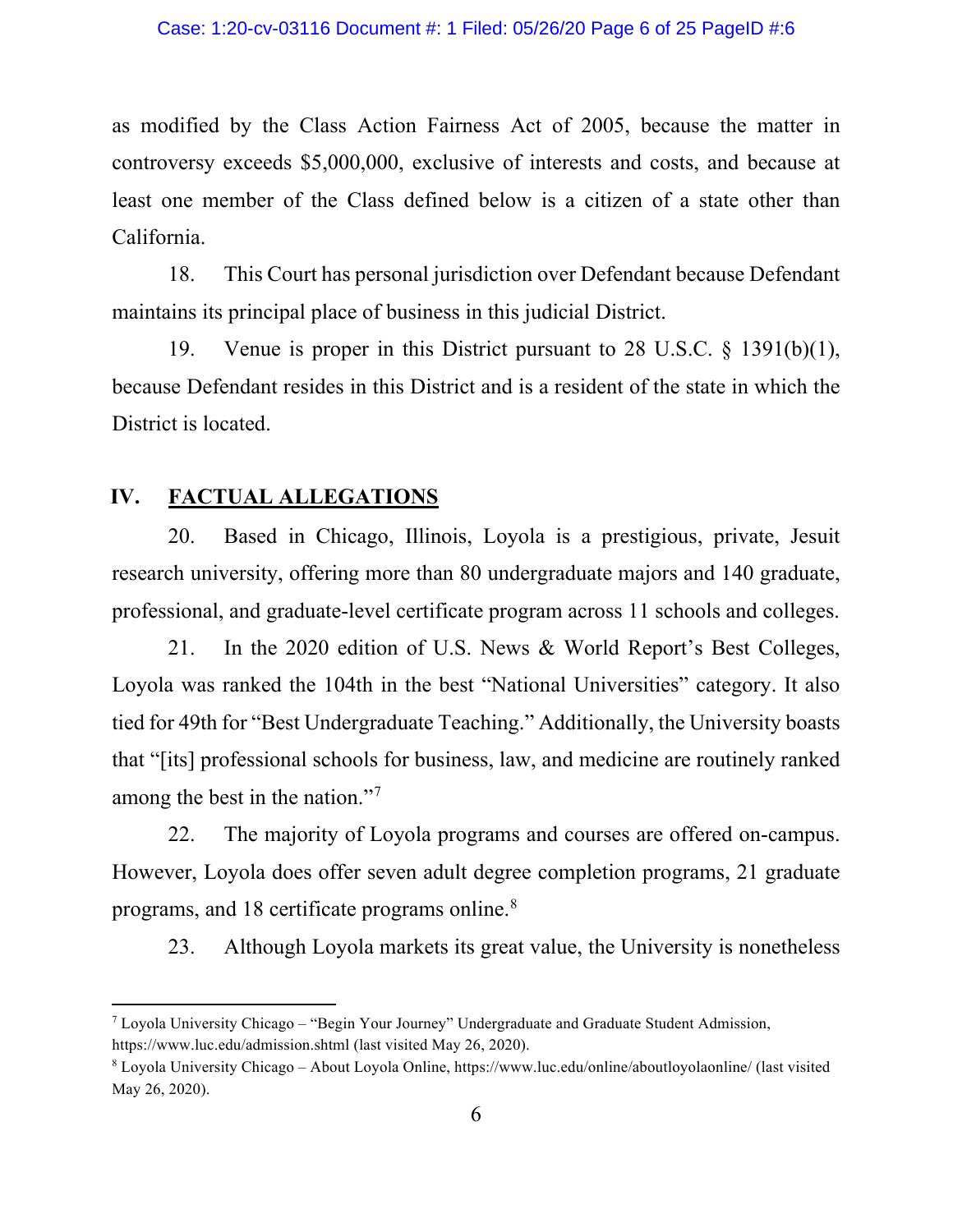expensive. For the 2019-20 academic year, on-campus, full-time undergraduate students (those taking 12-21 credit hours per semester) paid \$22,065 in tuition per semester, while part-time undergraduate students paid \$814 per credit hour. Additionally, undergraduate students paid a dizzying array of mandatory fees, including but not limited to: a Student Development Fee (\$419 per semester for fulltime students), which largely funds student programs and services, clubs, and special events<sup>[9](#page-6-0)</sup>; a Technology Fee (\$125 per semester for full-time students), which funds, computer labs, software, student technology support, and more<sup>[10](#page-6-1)</sup>; and a CTA U-Pass (\$155 per semester), which is Loyola students' "ticket to unlimited riding aboard CTA buses and trains."[11](#page-6-2) In addition, Loyola students paid a variety of mandatory course and supplies fees, and other miscellaneous fees.

24. A full-time student in the Loyola School of Law paid \$24,285 in tuition, plus mandatory fees, each semester during the 2019-20 academic year. In the Quinlan School of Business, a graduate student paid \$4,488 in tuition per course or \$92,064.00 for the Executive MBA program, plus mandatory fees.

25. Before their COVID-19 closure, Loyola offered online bachelor's programs that cost significantly less than its on-campus program. Run through the School of Continuing and Professional Studies, Loyola's online bachelor's degree and certificate programs cost \$693 in tuition per credit during the 2019-20 academic year. [12](#page-6-3) Each semester, students enrolled in these online programs paid at most a \$92

<span id="page-6-0"></span><sup>9</sup> Loyola University Chicago – Office Of The Bursar FAQs, https://www.luc.edu/bursar/faqs.shtml (last visited May 26, 2020).

<span id="page-6-1"></span> $10$  Loyola University Chicago – Technology Fee FAQs,

https://www.luc.edu/its/aboutits/itspoliciesguidelines/tech\_fee\_faq.shtml (last visited May 26, 2020).

<span id="page-6-2"></span><sup>11</sup> Loyola University Chicago – Office Of The Bursar – Graduation and Matriculation Fees (Undergraduate Student Graduation Fee and Graduate Student Matriculation Fee),

https://www.luc.edu/bursar/Matriculation Fee.shtml (last visited May 26, 2020).

<span id="page-6-3"></span><sup>&</sup>lt;sup>12</sup> Loyola University Chicago – Office Of The Bursar – School of Continuing and Professional Studies: Tuition & Fees 2019-2020, https://www.luc.edu/bursar/tuitionfees/2019-2020/scps/ (last visited May 26, 2020).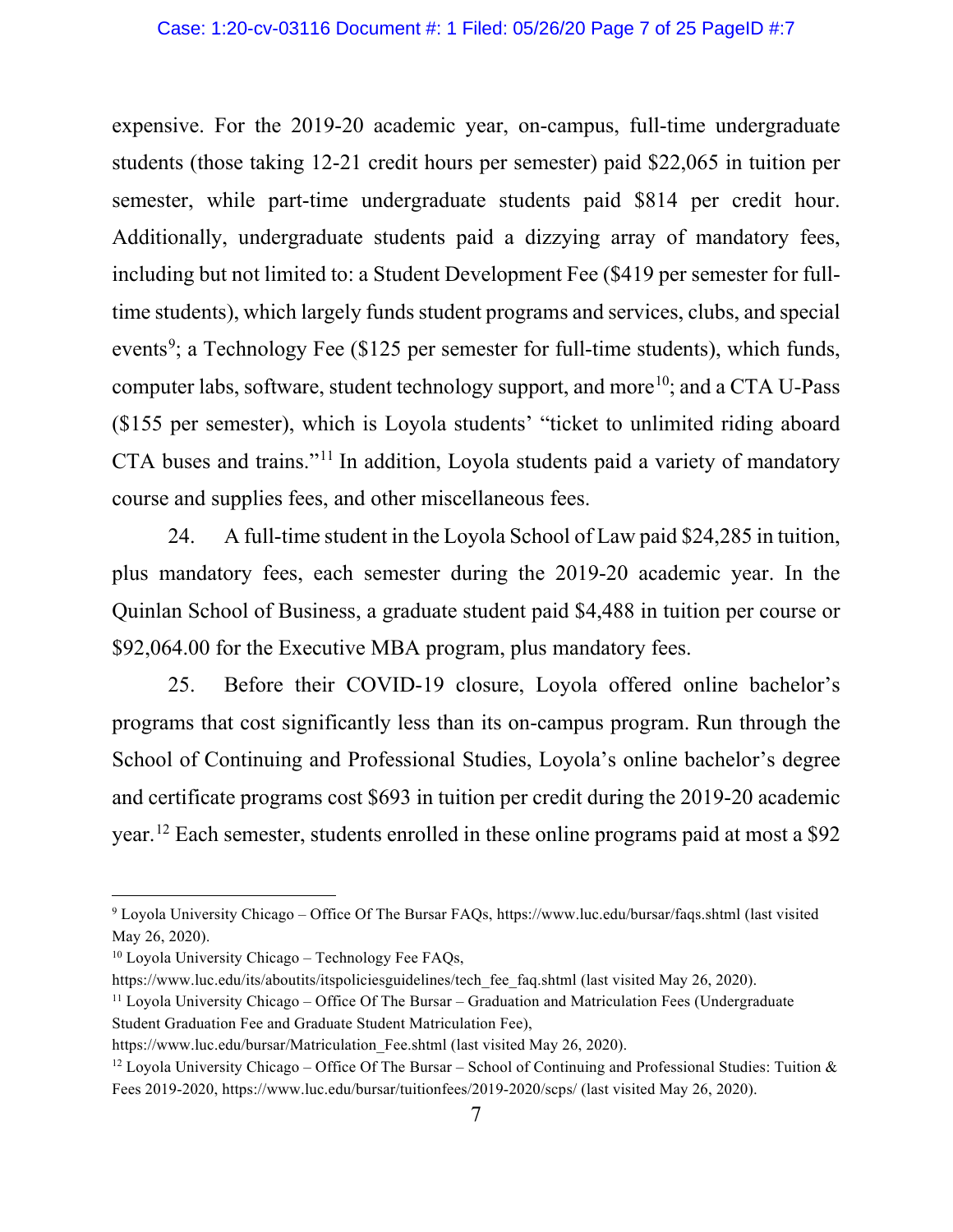Student Development Fee and a \$78 Technology Fee—both markedly lower than the fees charged for on-campus students.

26. Loyola justifies its high cost for its on-campus programs, by touting "The Loyola Experience"—an integrated, hands-on education in the vibrant city of Chicago. "Your time at Loyola—**from the classes you take, to the people you meet, to the places you see—will shape you for the rest of your life," the Loyola** website proclaims.



27. An integral part of the Loyola Experience is campus life. The majority of Loyola's in-person programs are offered at one of two Chicago campuses: (1) the University's main residential campus, Lake Shore Campus, "set along the shore of Lake Michigan on Chicago's North Side," and (2) the Water Town Campus, located in downtown Chicago, which is home to most of the University's graduate programs.

28. Across these campuses, in-person students can participate in hundreds of clubs, ranging from honors to political organizations and hobby to spiritual groups. "With over 250 clubs and student-run organizations on campus, there's always someone to connect with, something to do, and somewhere to be. It's easy to meet new friends and make new connections inside—and outside—the classroom," the Loyola website states. Loyola also boasts an active Greek life, more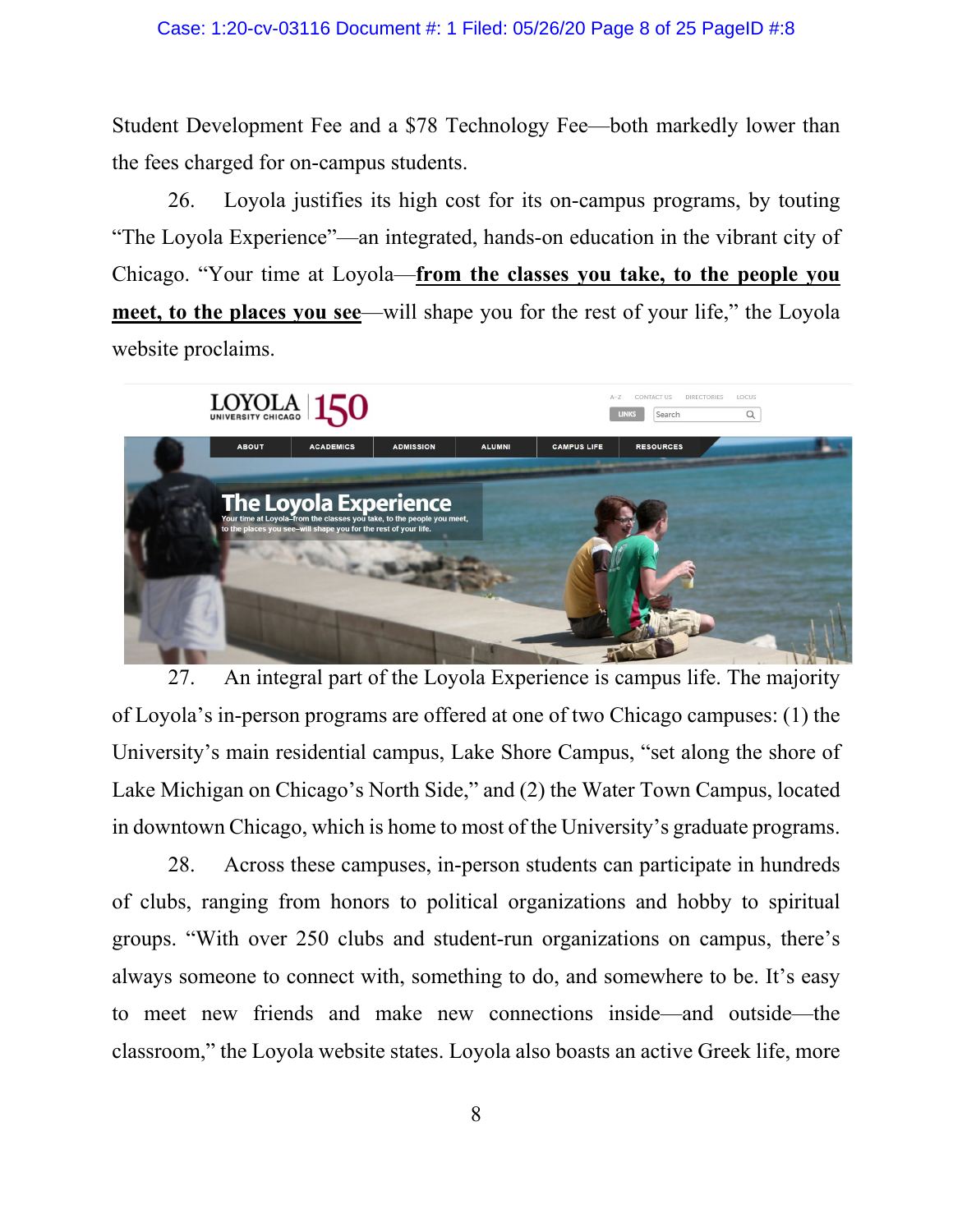than 30 intramural and club sports, and more than 15 Division I sports.

29. Additionally, Loyola advertises ample hands-on opportunities for students to work with one of the University's 495 community internship partners, or to otherwise serve the residents of Chicago.

Our Loyola community isn't afraid to get its hands dirty cleaning up neighborhood parks and gardens—or use its expertise to mentor girls interested in STEM programs. They research local food deserts and volunteer with our student-run farmers market to make healthy food more accessible. Here, we don't talk about making the world a better place—we get to work.

30. In fact, Loyola frequently stresses the opportunities—to volunteer, to intern, to explore, etc.—provided by the University's unique Chicago backdrop. The city is featured prominently across Defendant's marketing materials and is represented as a key component of students' Loyola Experience.

Loyola and its students enjoy Chicago's exceptional cultural and economic resources. In addition to providing **an unparalleled setting for educational opportunities**, Chicago is also one of the most prestigious cities in the world in terms of recreation and entertainment.

A hub of commerce and culture, **Chicago serves as an expanded campus for Loyola students**, offering a thriving economy,

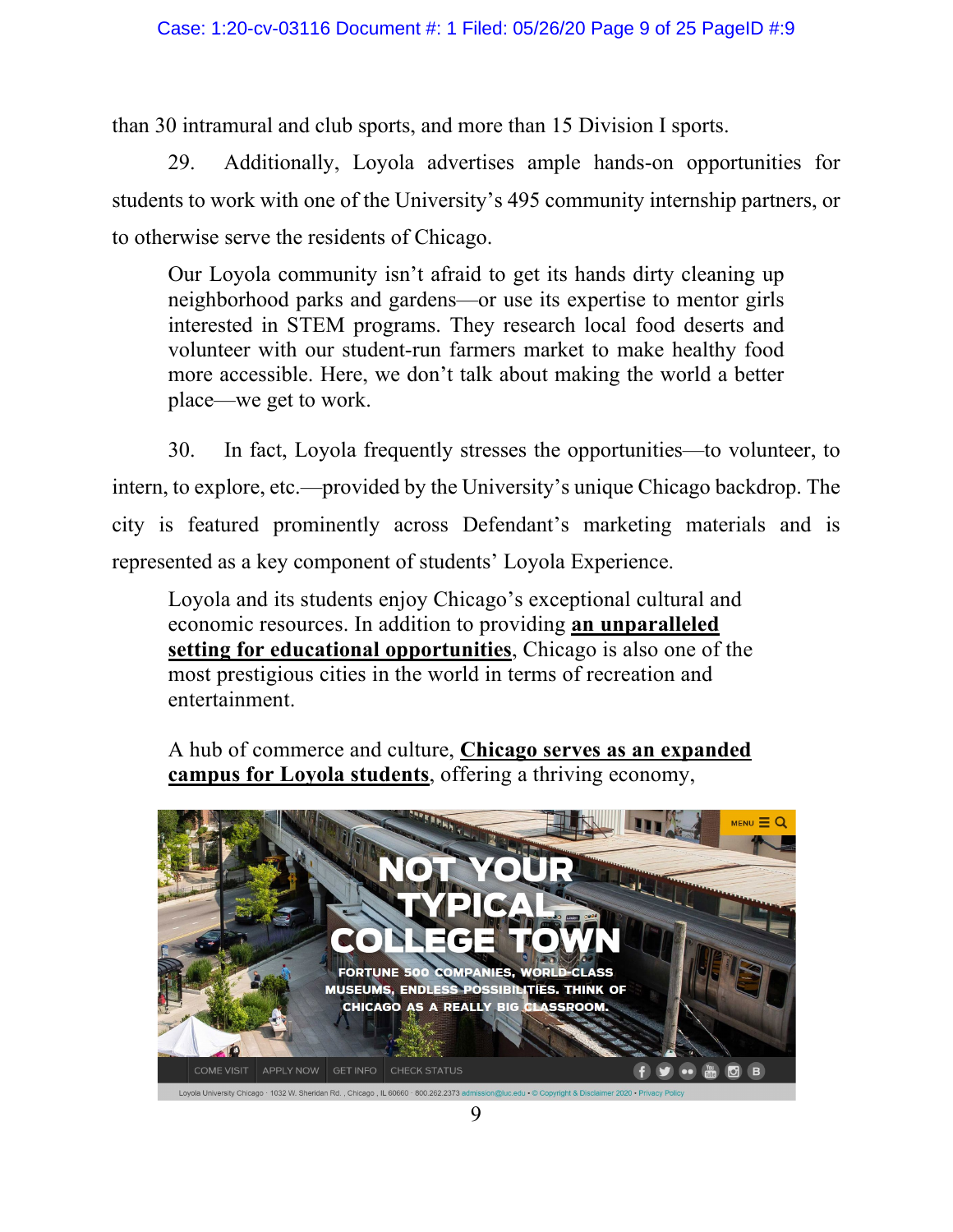#### Case: 1:20-cv-03116 Document #: 1 Filed: 05/26/20 Page 10 of 25 PageID #:10

impressive architecture, notable politicians, groundbreaking music, and innovative environmental policies.<sup>[13](#page-9-0)</sup>

31. In particular, the University's Water Town Campus, located in downtown Chicago, "place[s] students in the heart of the city, offering internship, networking, and career opportunities." In addition to internships and service opportunities, the city also provides students the chance to conduct research and fieldwork at major institutions.



32. On-campus Loyola students also have access to a wide range of campus facilities. The Lake Shore Campus—which the University claims "helps make Loyola one of the most picturesque universities in the Midwest"—is home to over 40 buildings, including the Halas Recreation Center, Madonna della Strada Chapel, and Arnold J. Damen Student Center. Meanwhile, the Water Town Campus includes most graduate buildings, the Loyola University Museum of Art, and other facilities.

33. In exchange for the promise of award-winning academic instruction, coupled with the robust on-campus activities, opportunities, services, and facilities detailed above, among others for her son, Plaintiff paid Defendant \$22,065 in tuition for the Spring 2020 semester. Additionally, Plaintiff paid Defendant a \$125 Technology Fee, a \$50 Language Lab fee, and a \$419 Student Development Fee.

<span id="page-9-0"></span> $13$  Loyola University Chicago – Loyola and Chicago (Academic Opportunities and About the City), https://www.luc.edu/about/chicago.shtml (last visited May 26, 2020).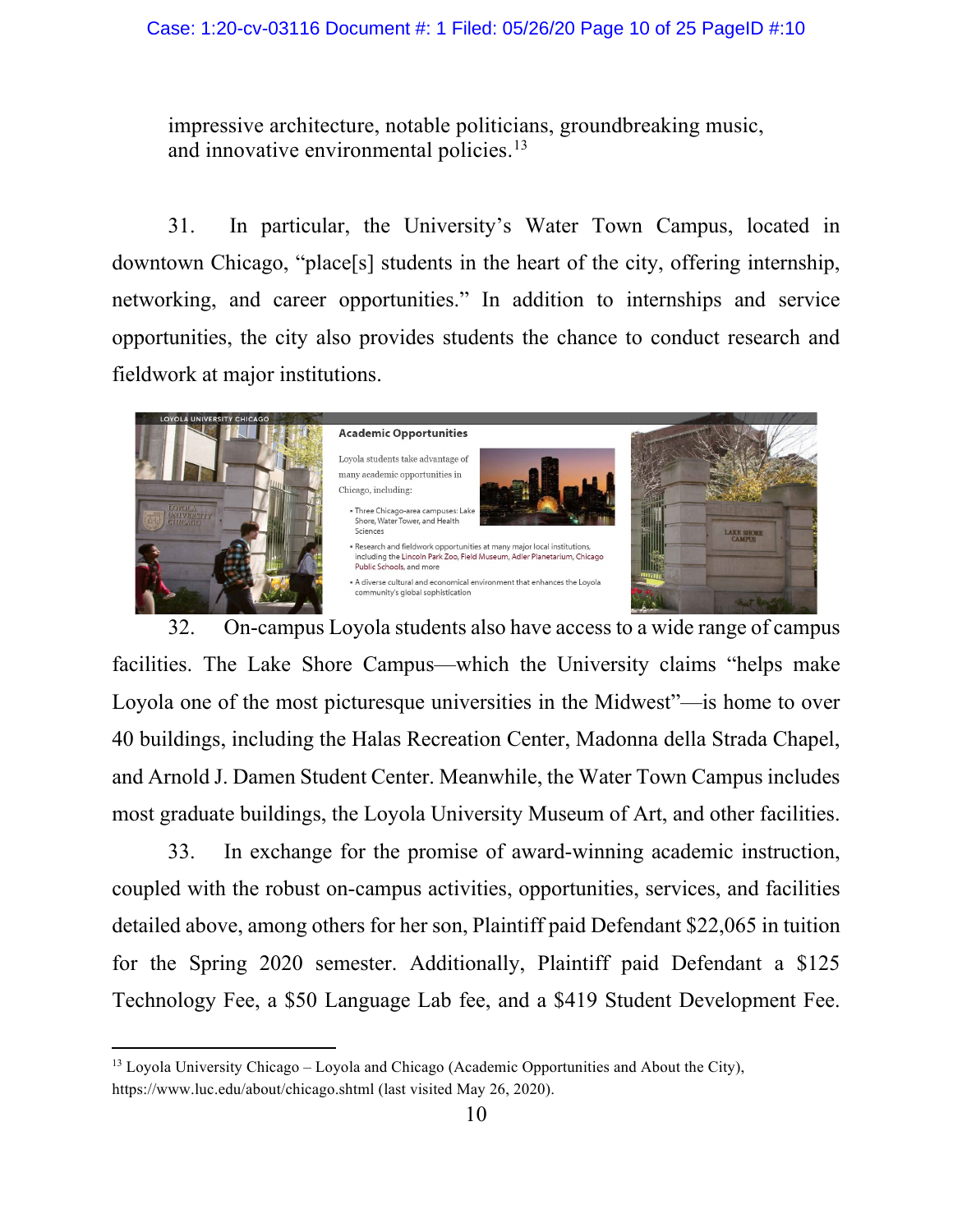Finally, in the fall of 2019, Plaintiff paid Defendant \$530 for an annual parking permit for her son.

34. Prior to the campus closure, Plaintiff's son regularly accessed resources and facilities on both the Lake Shore Campus and the Water Town Campus, where he was taking Economics classes at the Quinlan School of Business.

35. Plaintiff's son has not attended any in-person classes since March 11, 2020. Instead, all of his classes moved online.

36. Plaintiff's son has not used or accessed any campus facilities, used his CTA U-Pass, or parked his car on-campus since moving home—at Defendant's urging—on March 12, 2020.

37. At the time of filing, Plaintiff has neither received nor been offered any refund or reimbursement for the tuition and fees that she paid for her son's oncampus education during the Spring 2020 semester.

38. In fact, although Loyola has offered partial refunds for room and board charges, it has maintained that it will *not* issue refunds for tuition or most mandatory fees. Instead, the University has explained that it will partially credit Plaintiff and Class members *only* for the Student Development Fee, in the following manner:



39. However, during the Spring 2020 semester, Loyola students lost out on much more than the events and clubs funded by this one fee. By paying tuition and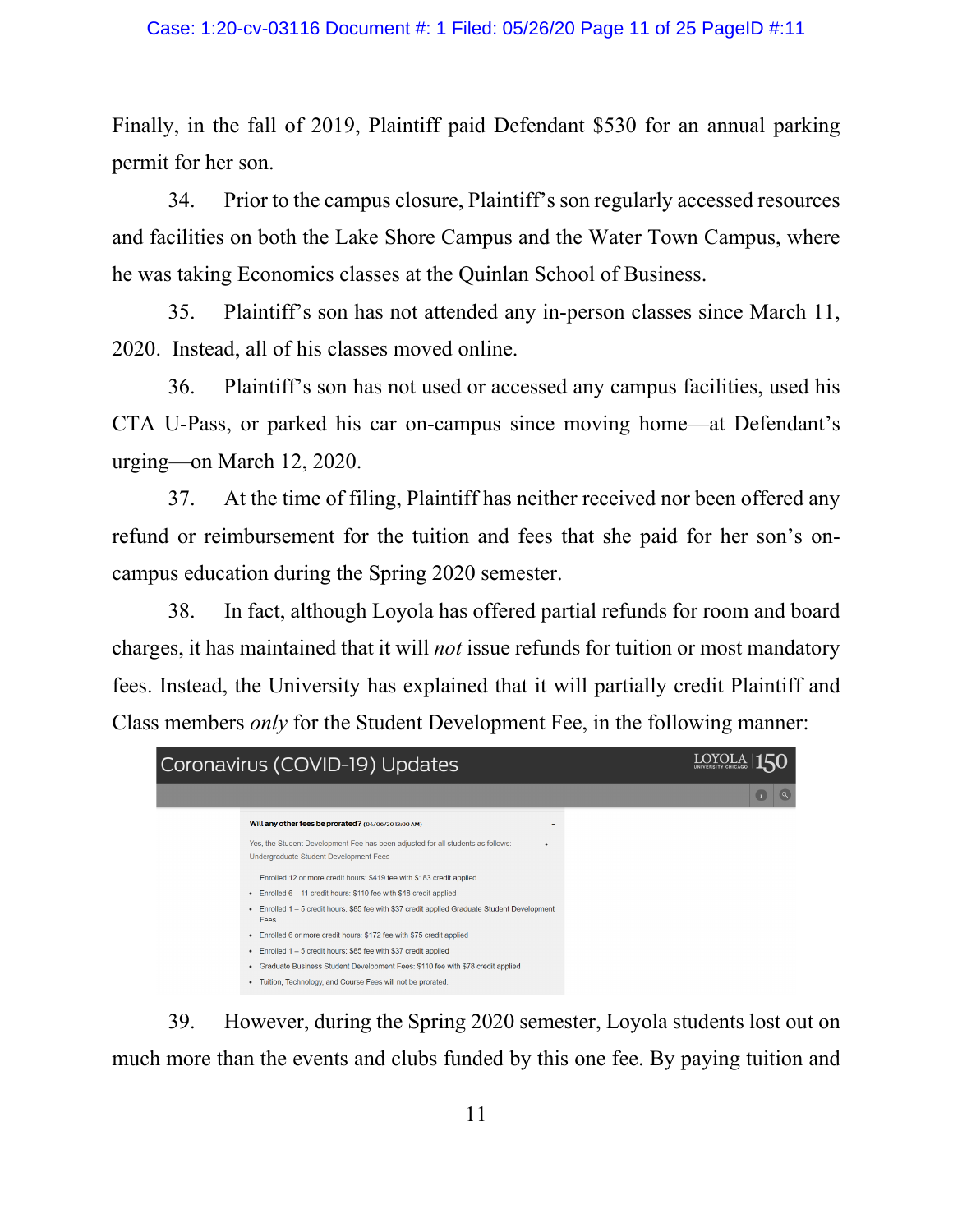all mandatory fees, Plaintiff and Class members contracted and paid for Loyola students to receive the holistic, integrated, in-person, high-quality educational experience in the heart of Chicago which Loyola marketed and guaranteed to them. Since the campus closure and forced shift to online learning, Loyola students have not received such an education.

40. First, when the campuses closed down, Defendant admitted that only "essential services" would continue, meaning that students lost access to nearly all of the technology, facilities, resources, services, activities, and other benefits covered by their tuition and fee payments. Yet, the University has *only* indicated that it will provide prorated refunds of the Student Development Fee. This fee "funds multiple programs and services for students," including "the Wellness Center, Halas membership, shuttle bus, and 8-ride programs;" the fee also provides "funding for clubs and organizations" and "a few special events organized by the students and administrators." By losing access to Loyola's campuses and being forced to move home, students lost out on much more.

41. For example, students were denied access to computer labs and other services funded through the Technology Fee. For those who left Chicago, they also lost the ability to use their CTA U-Pass. Moreover, because Loyola does not charge a separate facilities fee, the use of campus buildings—including the libraries, the Halas Recreation Center, Madonna della Strada Chapel, and Arnold J. Damen Student Center, among many others—was included in the cost of tuition. Thus, when Defendant closed its campuses, it denied Loyola students access to in-person resources and facilities for which Plaintiff and Class members had paid.

42. In addition to being denied tangible benefits, Loyola students were forced into online "classes" that were nowhere close in quality to the on-campus courses in which they had enrolled for the Spring 2020 semester. Rather, these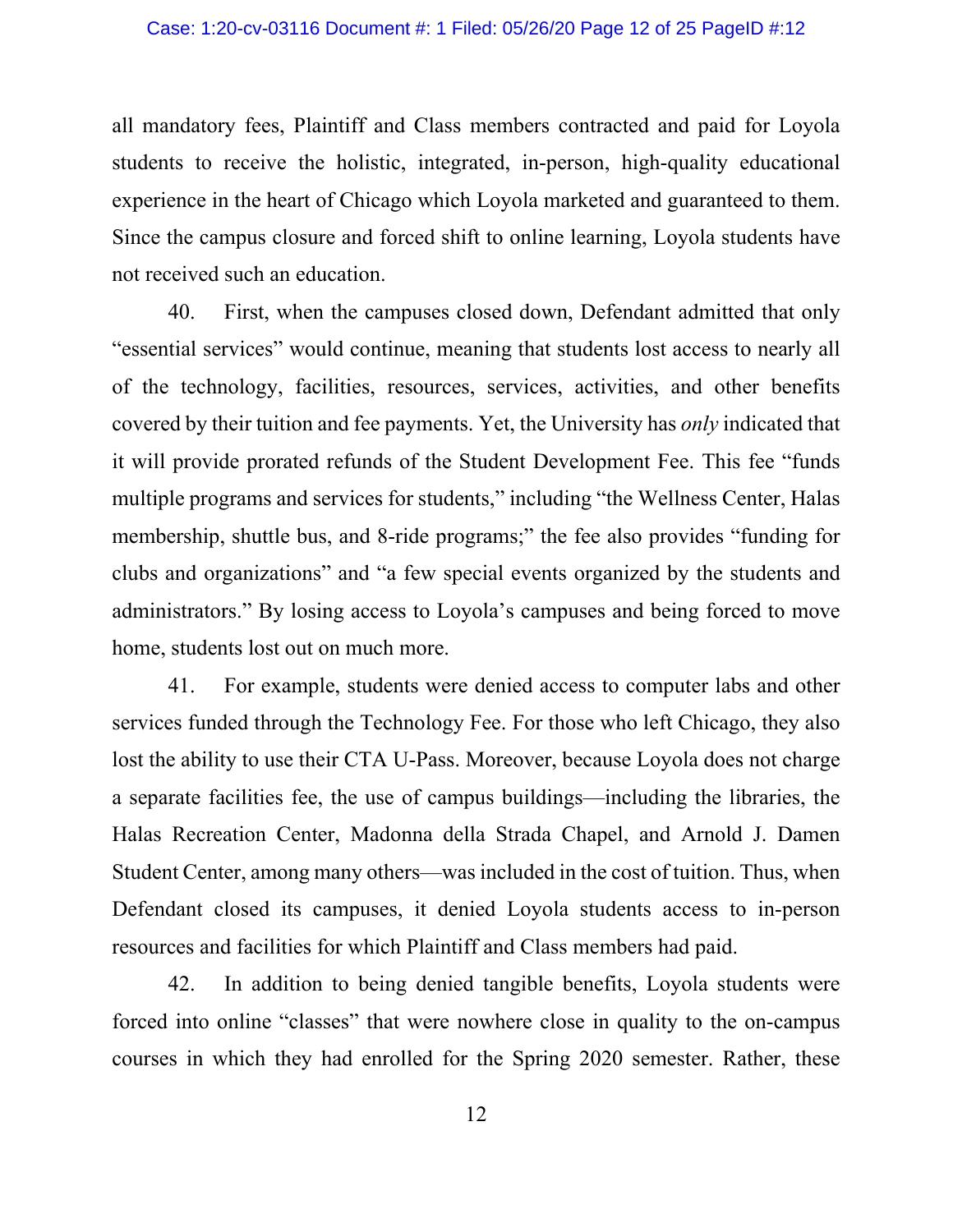#### Case: 1:20-cv-03116 Document #: 1 Filed: 05/26/20 Page 13 of 25 PageID #:13

classes were watered-down, overpriced substitutes that were shoehorned at the last minute into an online format. Although all students, who paid the same price for their campus educational experience received lower quality of instruction, disciplines where in-person instruction is critical, such as dance, music, engineering, lab-based science courses, in particular were of markedly and obviously lower quality and usefulness to students.

43. The University did not provide a clear answer on how courses that required specific facilities would continue. In an FAQ, in response to the question, "How will classes that require specific facilities such as labs or studios continue online?" the University simply advised students of the following: "You can discuss this with your professor. Individual instructors will be working with their classes to find alternatives to in-person lab or studio components." That is, although Loyola charged all students the same tuition, the University put the burden on students and faculty to find "alternatives," without providing support—or refunds—if and when those alternatives were inadequate.

44. Courses involving clinical placements and internships were also difficult, if not impossible, to recreate online. For students "participating in clinicals, internships, and other placement-based courses, such as service-learning, research, and fieldwork" during the Spring 2020 semester, the University provided the following "guidelines":

If placement-based sites are open and running, and students will still be in the Chicago-area, placements can proceed as usual. Academic units may also make decisions regarding students' participation in these learning activities.

If placement sites are open but students are being sent home from campus, **faculty are encouraged to move to alternative activities/assessments** as posted on the Academic Continuity/Engaged Learning webpage. **Alternatively, faculty can make the decision that**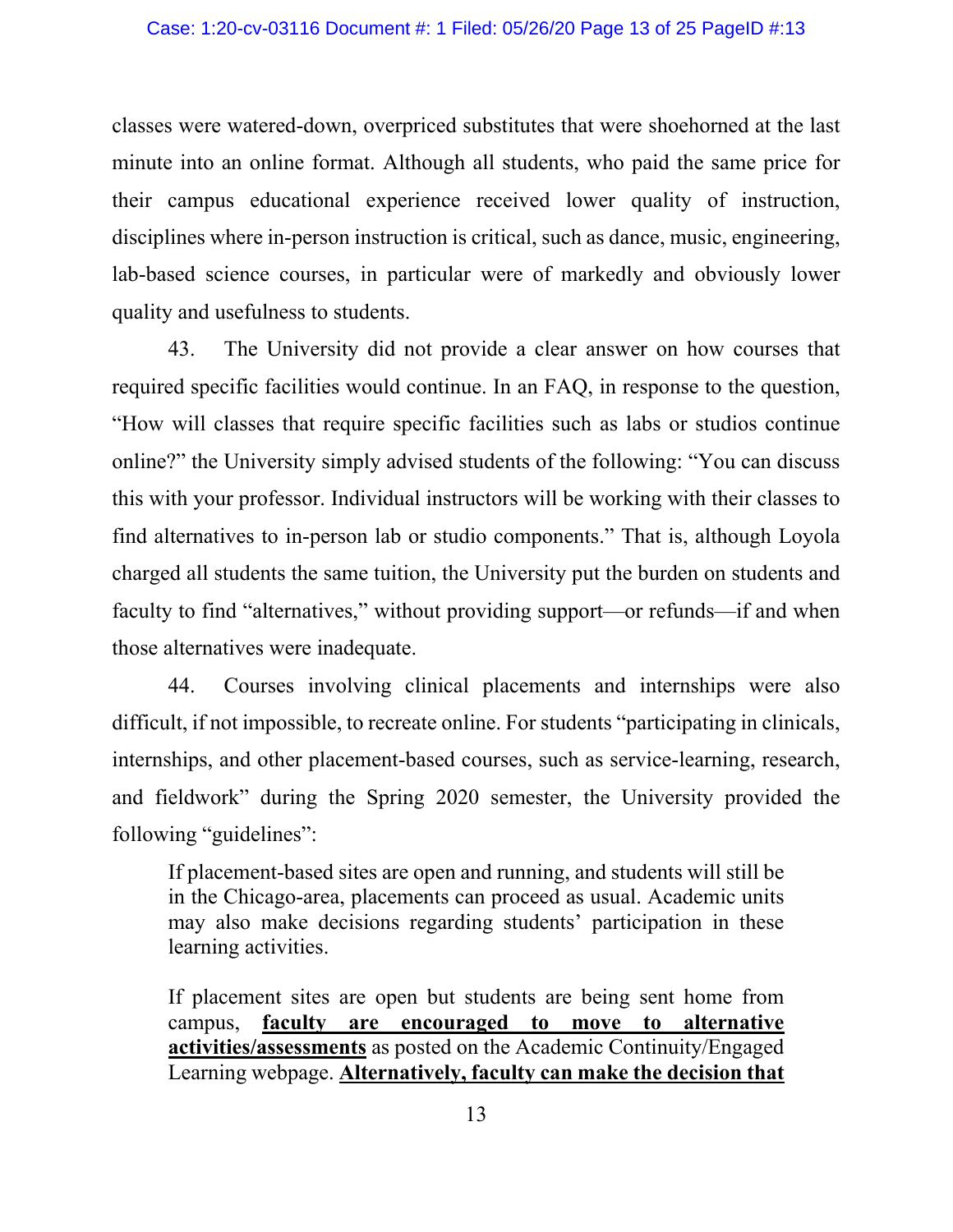**work already completed by students satisfies the requirements for credit**. Faculty should be flexible in their expectations and give high priority to seniors completing their degree requirements in the Spring 2020 semester.

If placement sites have been closed, **faculty are encouraged to move to alternative activities/assessments** as posted on the Academic Continuity/Engaged Learning webpage. **Alternatively, faculty can make the decision that work already completed by students satisfies the requirements for credit**. Faculty should be flexible in their expectations and give high priority to seniors completing their degree requirements in the Spring 2020 semester.<sup>[14](#page-13-0)</sup>

45. In other words, many Class members contracted and paid for hands-on, experiential learning experiences for Loyola students, but, as placement-sites closed down, students (1) were transitioned into subpar "alternatives activities/assessments" or (2) had their experiences cut short entirely by nearly two months. Even if faculty concluded that students work "satisfie[d] the requirements for credit," students did *not* get the experience for which Class members paid: a full semester of face-to-face, real-world experience through clinicals, internships, service-learning, research, or other fieldwork.

46. In fact, for *all* courses—no matter their nature—students did not get the education that Plaintiff and Class members had bargained for. Below is a revealing question and response from an FAQ posted by the University:

**Will my child be getting the same level of academic instruction through online classes?** Every effort has been made to ensure a smooth transition to online learning, and our faculty are being supported with training, resources, and tools to conduct their lessons online.

47. That is, for families wondering if their children would get the academic

<span id="page-13-0"></span> $14$  Loyola University Chicago – Frequently Asked Questions – Coronavirus,

https://www.luc.edu/coronavirus/faqs/index.cfm (last visited May 26, 2020).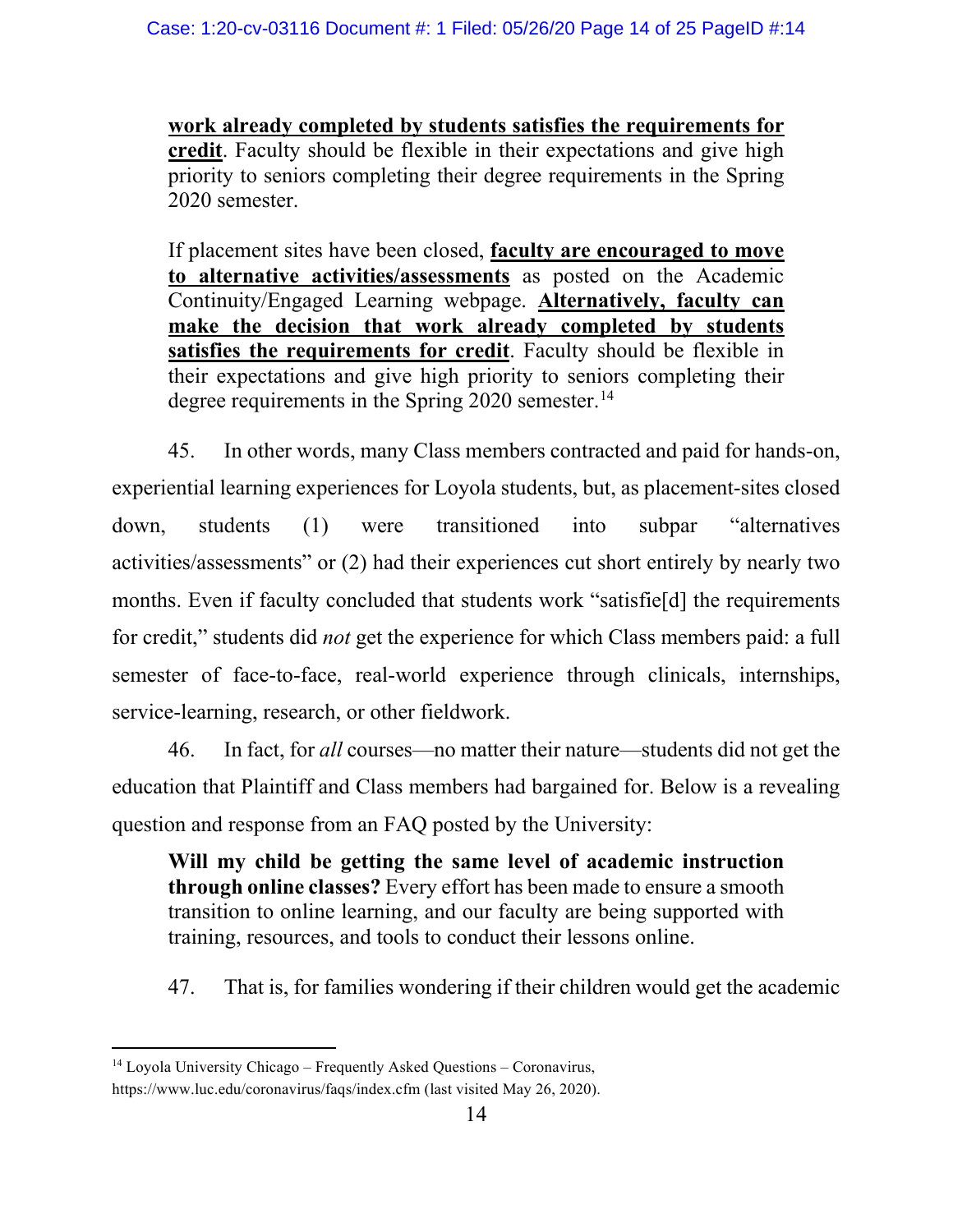instruction for which they had bargained, the University could not answer with a simple and resounding "yes." Instead, Defendant offered only vague hedging, including an admission that faculty were only being trained as they were teaching students at the same time.

48. The reality is that Defendant's efforts were not enough, and that Loyola students did not get the same level of academic instruction through online classes. For example, Plaintiff's son—who was enrolled in six courses, for a total of 18 credit hours, during the Spring 2020 semester—experienced immense challenges as his courses transitioned online and his professors, many of whom had no training or experience in virtual instruction, struggled to adapt. In particular, his upper-level, conversational foreign language class simply could not be recreated over Zoom. Making matters worse, the professor refused to alter the course in any way for remote delivery. That instructor also failed to communicate clear expectations and deadlines to students. By the end of the semester, communication had broken down to the point that the professor alerted Plaintiff's son and his classmates, for the first time, that they had a final just two days before it was administered.

49. As Plaintiff's son story indicates, Loyola courses and faculty failed to successfully shift to online instruction – and this failure was pervasive. In an email to Loyola faculty on February 28, 2020, the University all but admitted this fact in discussing that online courses might be imminent:

One possibility is that we might not be able to hold in-person classes. In this event, **we would move as many of our classes as possible to an online format**. To this end, we ask that over spring break you give some thought to how you might be able to transition your course to an online format.<sup>[15](#page-14-0)</sup>

<span id="page-14-0"></span><sup>&</sup>lt;sup>15</sup> Loyola University Chicago –Message Sent To All Faculty, All Staff, All Students from Office of Provost, (February 28, 2020, 2:41 pm CT) https://www.luc.edu/coronavirus/previousmessages/2020-0228-1 preparednessforpossiblecoronavirus-relateddisruptionofclasses.shtml (last visited May 26, 2020).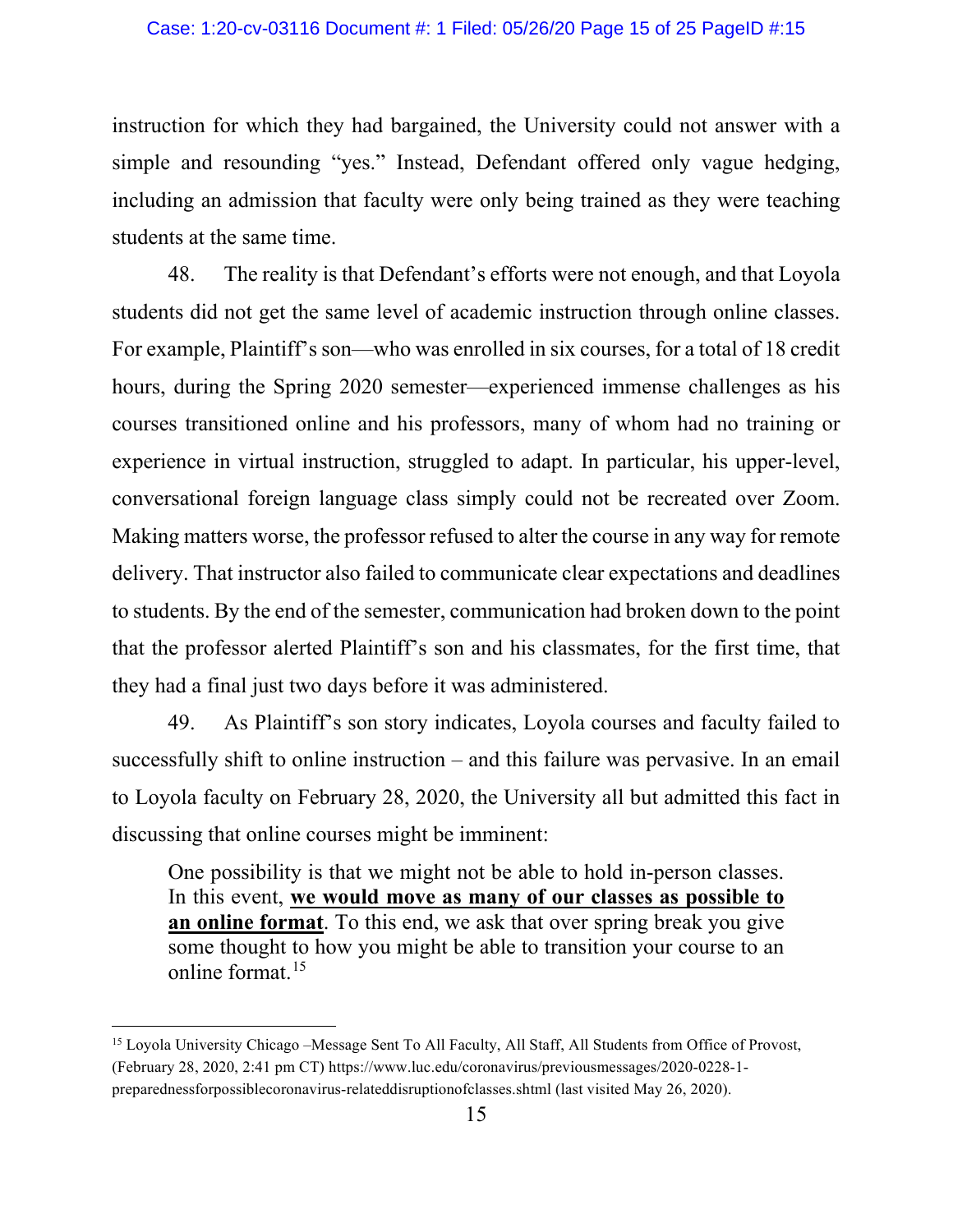#### Case: 1:20-cv-03116 Document #: 1 Filed: 05/26/20 Page 16 of 25 PageID #:16

50. The University thus confirmed that it would not be "possible" for *all*  classes to move online. In fact, prior to the March 2020 campus closure, Defendant indicated that *most* of its programs could not be delivered remotely, at least not to the University's usual standards. Rather, Defendant had previously only offered seven adult degree completion programs, 21 graduate programs, and 18 certificate programs online. By providing such limited online offerings, Defendant acknowledged that it was not in a position to successfully deliver all of its programs online. Yet, after abruptly closing its campus in mid-March 2020, Defendant forced *all* students into online courses, no matter how inappropriate many courses might have been for such a format.

51. Finally, and perhaps most significantly, the courses and programs which Defendant previously offered online—which were designed specifically for virtual delivery—were significantly less expensive than the on-campus offerings for which Plaintiff and Class members paid. For example, in the 2020 Spring semester, a student enrolled in 12 credits of online courses in a bachelor's degree or certificate program in Defendant's School of Continuing and Professional Studies would pay \$8,316 in tuition. Meanwhile, an undergraduate student taking the same number of credits on-campus would pay \$22,065 in tuition—**more than 265% more**.

52. Plaintiff and Class members thus paid a significant premium for Loyola students to receive on-campus instruction, and the resources and opportunities that went along with it. But, after the haphazard shift to online learning, which was unsuitable for many courses, Loyola's on-campus students in fact received *less* than their online peers. While online Loyola students paid far less in tuition and fees, they received award-winning instruction in courses appropriate and designed for virtual delivery. Meanwhile, Plaintiff and Class members paid more in tuition and fees, and yet, since mid-March 2020, Loyola's on-campus students received bubble gum and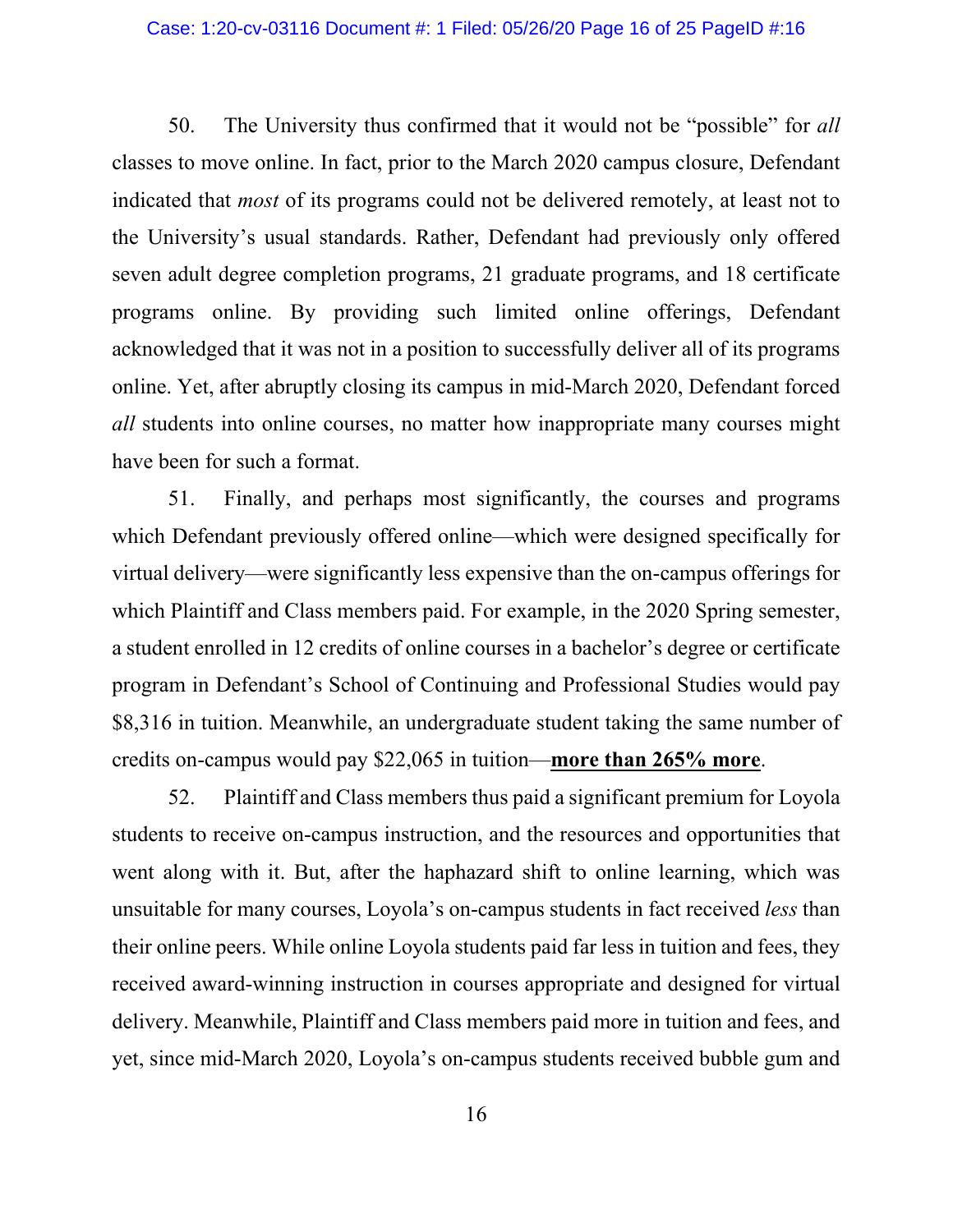duct-tape Zoom lectures and meetings thrown together at the last minute.

53. The tuition and fees that Defendant charged Plaintiff and the Class for on-campus courses were higher than those for online courses because they were meant to cover the holistic, on-campus experience that Loyola marketed:

Here, you will explore what interests you, pursue your passions, and leave transformed. **It's about more than what classes you'll take. It's the research opportunities, the internships, the exploration in the city (or not in the city), and the time you spend with friends**. Your time here will prepare you to launch your career with confidence.

54. The fees and tuition that Plaintiff and the Class paid to Defendant were thus predicated on students' ability to: have constant, face-to-face interaction with and feedback from peers, mentors, professors, and guest lecturers; use technology, libraries, laboratories, and studios; conduct research; complete real-world clinics and internships; develop independence; build a professional network; explore the "expanded campus" the city of Chicago; and make friends, among other things.

55. Plaintiff and Class members paid a premium for on-campus courses, and the unique benefits which were supposed to come with those in-person courses. By abruptly closing the University in March 2020, transitioning all in-person classes to online teaching, sending students home, and significantly reducing resources and opportunities available to students, Loyola simply failed to deliver the educational services, facilities, technology, activities, and other resources for which Plaintiff and Class members contracted and expected to receive. Plaintiff and the proposed Class are therefore entitled to a prorated refund of tuition and fees for the duration of Loyola's COVID-19-related closure for the education and services that Defendant did not provide, or which Defendant provided in a severely diminished manner.

56. Through this lawsuit, Plaintiff seeks—for herself and the other Class members—Defendant's disgorgement and/or refund of (i) the prorated, unused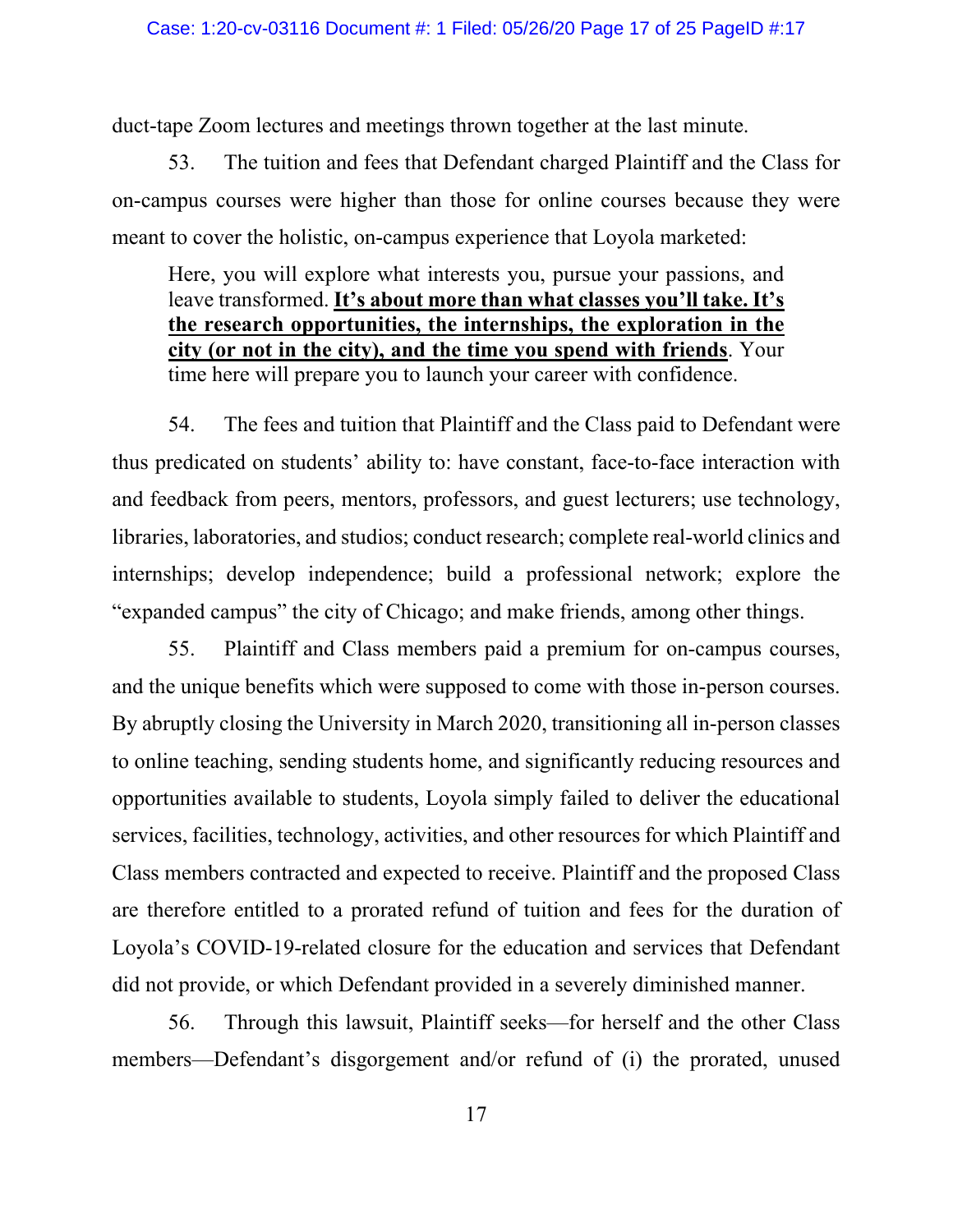portion of mandatory fees, proportionate to the amount of time that remained in the Spring 2020 semester when the campus was shut down, classes moved online and campus services ceased being provided in full; and/or (ii) a refund of a percentage of tuition based on students no longer being able to attend classes in-person and instead being offered a far inferior online learning experience.

# **V. CLASS ACTION ALLEGATIONS**

57. Pursuant to Fed. R. Civ. P. 23(a), (b)(2), (b)(3), and/or (c)(4), Plaintiff brings this action on behalf of herself and the following Class:

All persons who (i) paid tuition, mandatory fees, and/or other costs to Loyola University Chicago for an in-person class or classes to be conducted during the Spring 2020 semester and/or subsequent terms, and (ii) did not receive the in-person education for which they paid.

58. A class action is a superior means to ensure the fair and efficient adjudication of this case. The damages suffered by individual Class members are relatively small compared to the burden and expense of individual litigation of the claims described herein against Defendant. Moreover, individualized actions would run the risk of creating inconsistent or contradictory judgments arising from the same set of facts and would increase the likely delay and expense to all parties involved and the Court itself. By contrast, by proceeding as a class action, the claims at issue can be adjudicated efficiently through economies of scale.

59. **Numerosity.** In accordance with Fed. R. Civ. P. 23(a)(1), the members the proposed Class are so numerous and geographically dispersed that individual joinder of all Class members is impracticable. Although the precise number of Class members is unknown presently to Plaintiff, the Class is presumed to number more than 17,000 people and is easily ascertainable through enrollment and financial records maintained by Defendant.

60. **Commonality and Predominance.** In accordance with Fed. R. Civ. P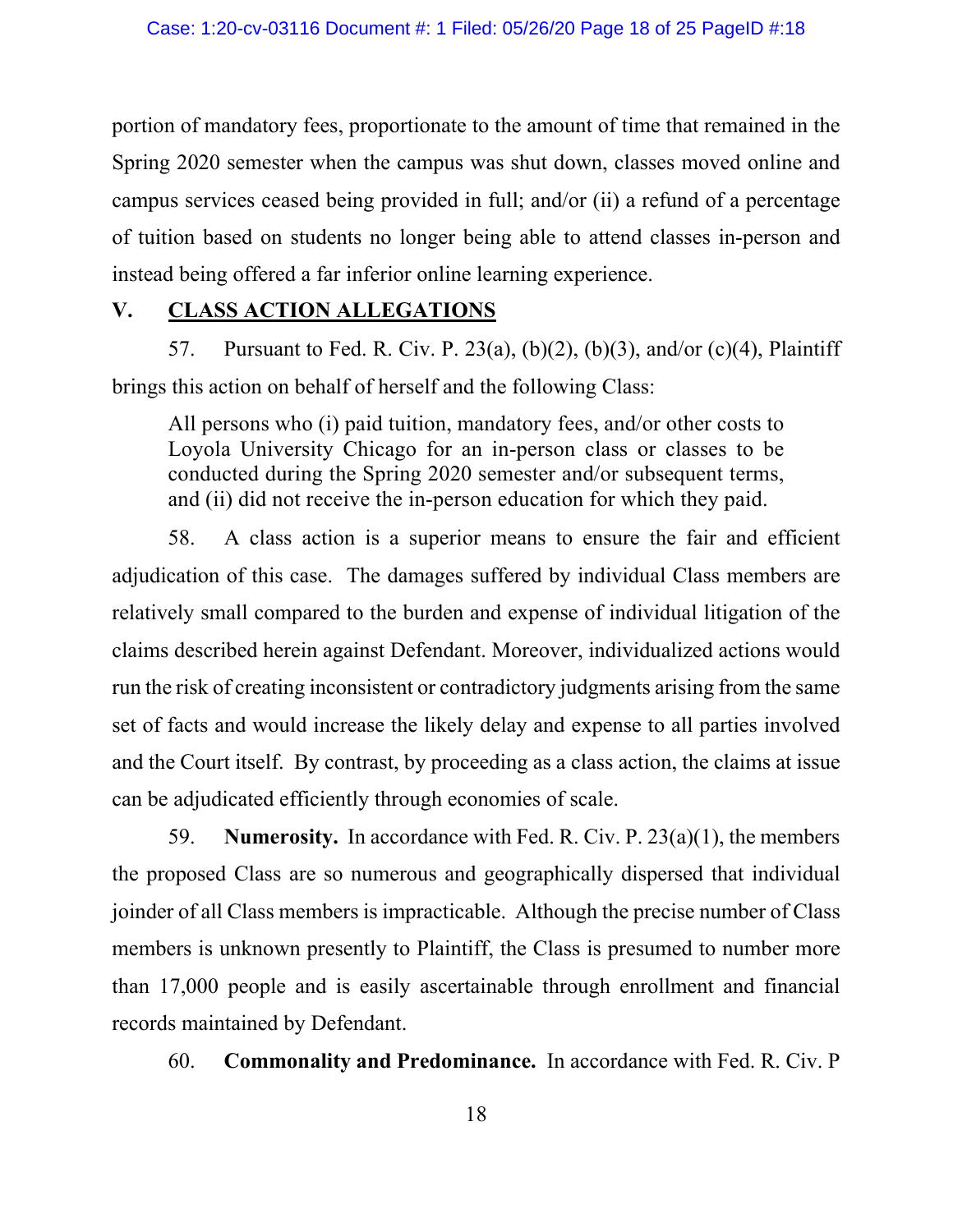$23(a)(1)$  and (b)(3), this action involves questions of law and fact common to the Class that predominate over any individual questions specific to any Class member. These include:

- a. whether Defendant accepted money from the Class;
- b. whether Defendant retained money from the Class for services it did not render, or only partially rendered;
- c. whether Defendant entered into a contract with the Class;
- d. whether Defendant breached its contract with the Class;
- e. whether Defendant benefitted from the money it accepted from the Class;
- f. whether the educational and other services Defendant provided to the Class were commensurate with their value;
- g. whether certification of the Class is appropriate under Fed. R. Civ. P. 23;
- h. whether Class members are entitled to declaratory, equitable, or injunctive relief, and/or other relief; and
- i. the amount and nature of relief to be awarded to Plaintiff and the other Class members.

61. **Typicality.** Pursuant to Fed. R. Civ. P. 23(a)(3), Plaintiff's claims are typical of the other Class members' claims because Plaintiff and the other Class members each paid for tuition costs associated with the Spring 2020 semester but were not provided the services that those costs were meant to cover. Each suffered damages in the form of their lost tuition and other monies paid to Defendant, and the claims all arise from the same Loyola University Chicago practices and course of conduct. There are no defenses available that are unique to the Plaintiff.

62. **Adequacy of Representation.** In accordance with Fed. R. Civ. P 23(a)(4), Plaintiff is an adequate Class representative because her interests do not conflict with the interests of the other proposed Class members. Moreover, Plaintiff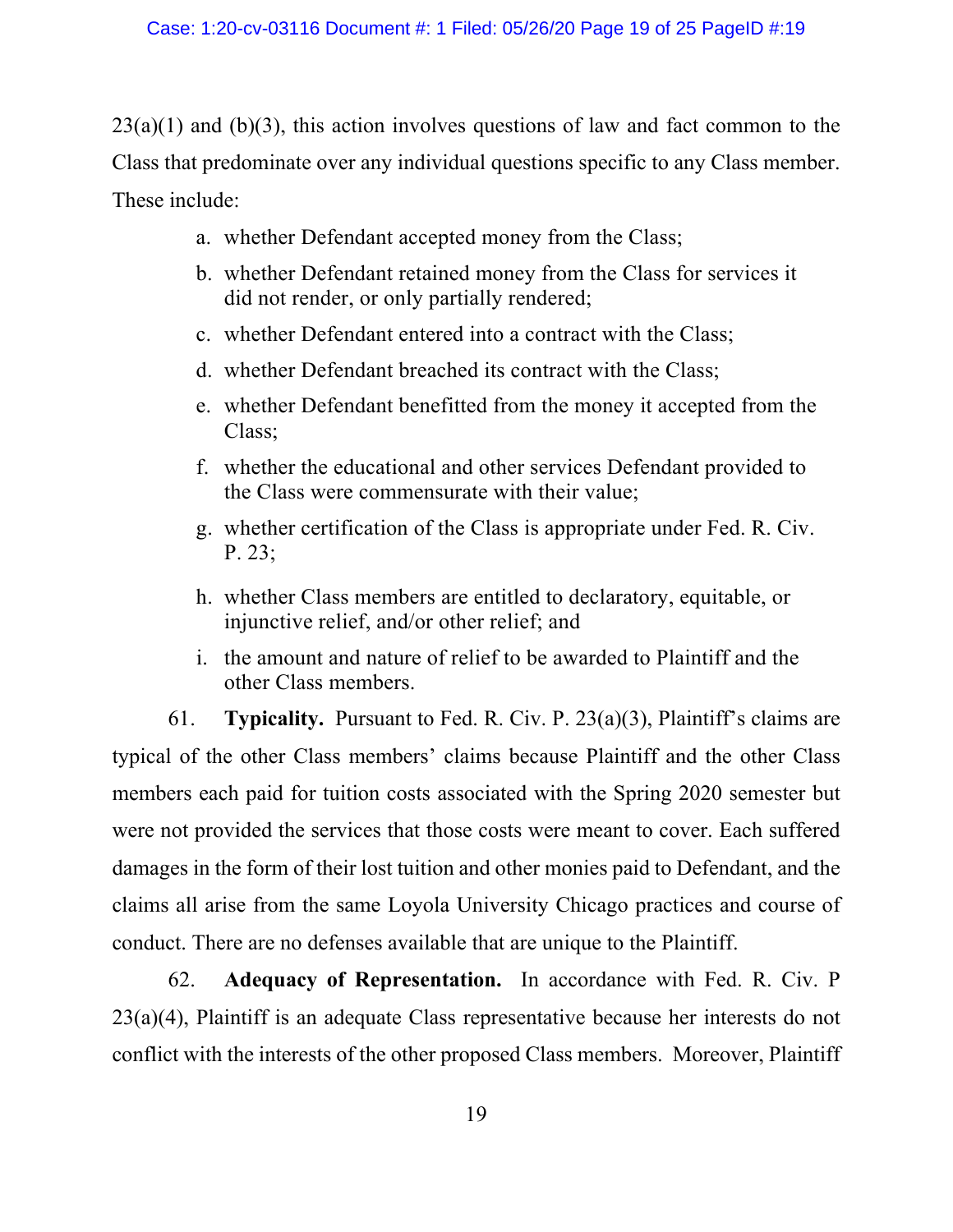has retained counsel competent and experienced in complex class action litigation, and she intends to prosecute this action vigorously on behalf of her fellow Class members. Plaintiff has no interests that are antagonistic to those of the Class and she will fairly and adequately protect the proposed Class' rights along with counsel.

## **COUNT I**

## **Breach of Contract**

63. Plaintiff repeats and alleges the allegations in Paragraphs 1-62, above, as if fully alleged herein.

64. Plaintiff brings this claim individually and on behalf of the other members of the Class.

65. Plaintiff and the other members of the Class entered into binding contracts with Loyola University Chicago through Defendant, for which Defendant was the direct beneficiary, which provided that Plaintiff and the other members of the Class would pay tuition and fees, to Defendant, in exchange for on-campus educational, extra-curricular, and social facilities and experiences.

66. These contracts were formed by multiple documents when students bid by formally registering for courses offered by Defendant, in light of the quoted tuition and fees pertaining to such registration, and Defendant thereafter accepted those bids, or registrations, by sending bills for tuition and fees to Plaintiff and Class members. At this time, written contracts arose.

67. As part of their contracts with the University, and, in exchange for adequate consideration that Plaintiff and members of the proposed Class provided, Defendant promised to provide on-campus educational services to Plaintiff and Class members.

68. Ever since closing its campus in mid-March 2020, Defendant has failed to provide the services that it was obligated to perform under its contracts with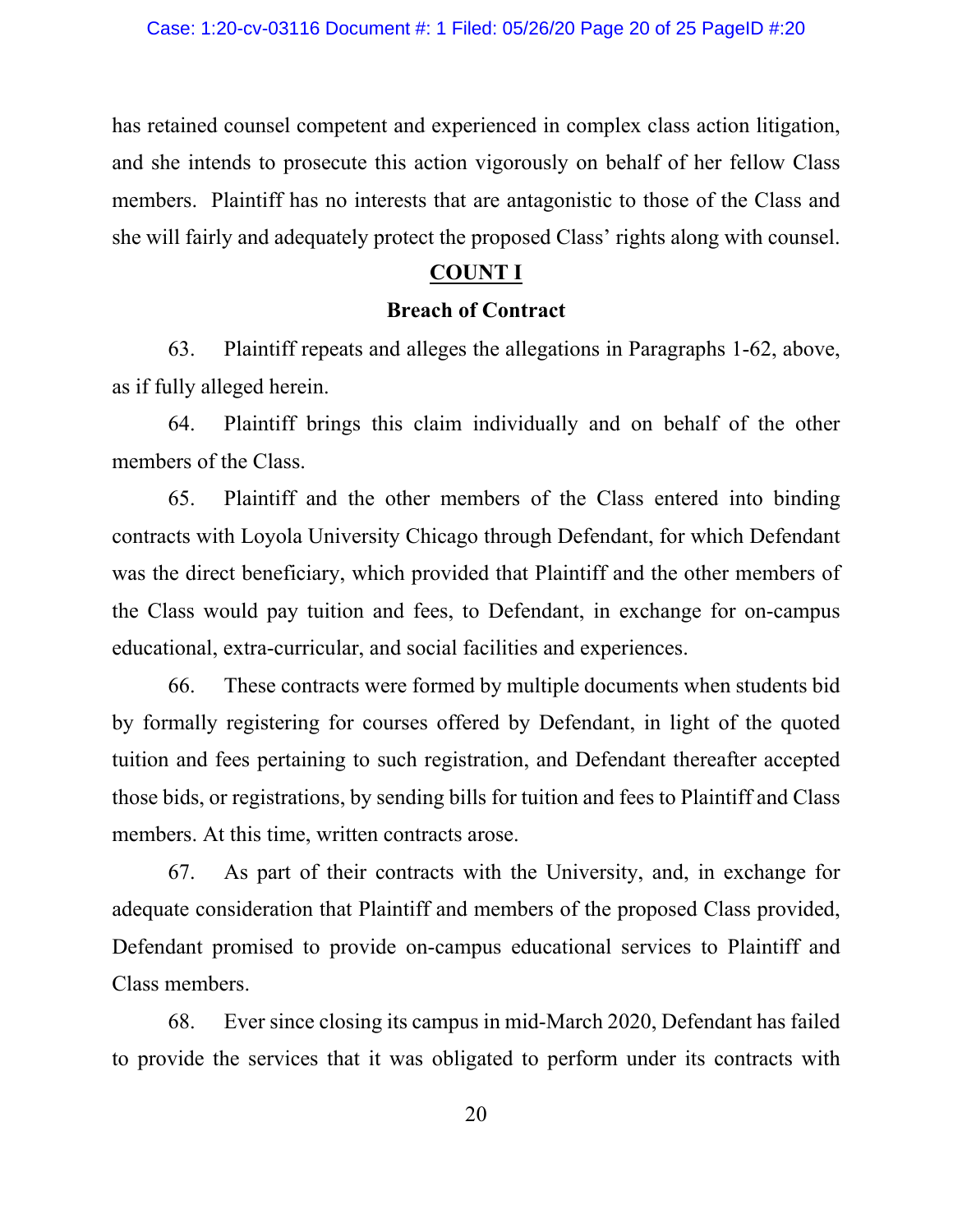Plaintiff and the proposed Class. Defendant has retained tuition and fee payments paid by Plaintiff and the other members of the Class without providing them the promised benefits.

69. By contrast, Plaintiff and the other members of the Class fulfilled their end of the bargain when they paid the monies due and owing for their full tuition and fees.

70. The tuition and fee payments that Plaintiff and the proposed Class paid were intended to cover in-person educational and extra-curricular services. Defendant, however, has improperly retained the funds Plaintiff and the proposed Class paid without providing them the services and other benefits due under the contracts.

71. Plaintiff and members of the Class have suffered damages as a direct and proximate result of Defendant's breach, including being deprived of the education, experience, and services that they were promised and expected to obtain, and for which they have paid. They are entitled to damages including but not limited to prorated reimbursement of the tuition, fees, and other expenses that were collected by Defendant for services that Defendant failed to deliver fully.

72. Defendant's performance under the contracts is not excused because of COVID-19. Even if performance was excused or impossible, Defendant would nevertheless be required to return the funds received for services and/or goods that it did not provide.

## **COUNT II**

### **Restitution Based On Quasi-Contract**

73. Plaintiff repeats and allege the allegations in Paragraphs 1-72, above, as if fully alleged herein.

74. Plaintiff brings this claim individually and on behalf of the other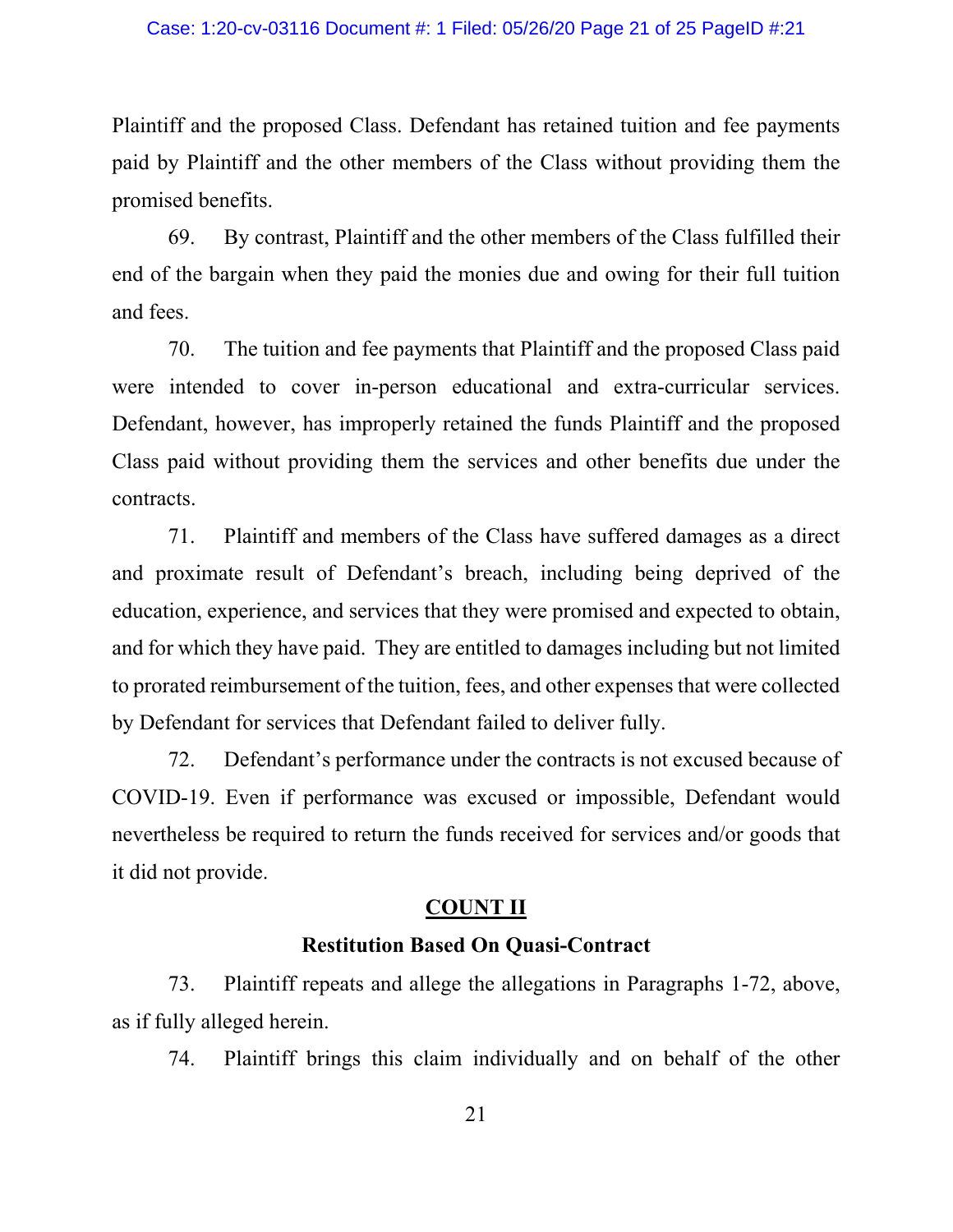members of the Class in the alternative to the breach of contract claim brought in Count I.

75. Plaintiff and other members of the proposed Class conferred a benefit or enrichment on Defendant by paying tuition and fees to Defendant, which was beneficial to Defendant, at the expense of Plaintiff and the other members of the Class.

76. Plaintiff and the other members of the Class paid tuition and fees and did not receive the full benefit of their bargain from Defendant, thus resulting in their impoverishment.

77. Defendant has retained the benefit paid by Plaintiff and the Class despite its failure to provide the services for which the benefit was paid.

78. There is no justification or cause for Defendant's failure to return the portion of the tuition and fees that Defendant has unjustifiably kept for itself even though it failed to complete the services for which Plaintiff and the Class provided the funds to Defendant.

79. Accordingly, Defendant has been unjustly enriched and should pay as restitution a prorated portion of the funds that Plaintiff and the proposed Class paid for tuition and fees for the duration of the campus closure.

## **COUNT III**

### **Conversion**

80. Plaintiff repeats and re-alleges the allegations in Paragraphs 1-79, above, as if fully alleged herein.

81. Plaintiff brings this claim individually and on behalf of the Class.

82. Plaintiff and the other members of the Class have a right to the inperson educational and extra-curricular services that they were supposed to be provided in exchange for their payments to Defendant.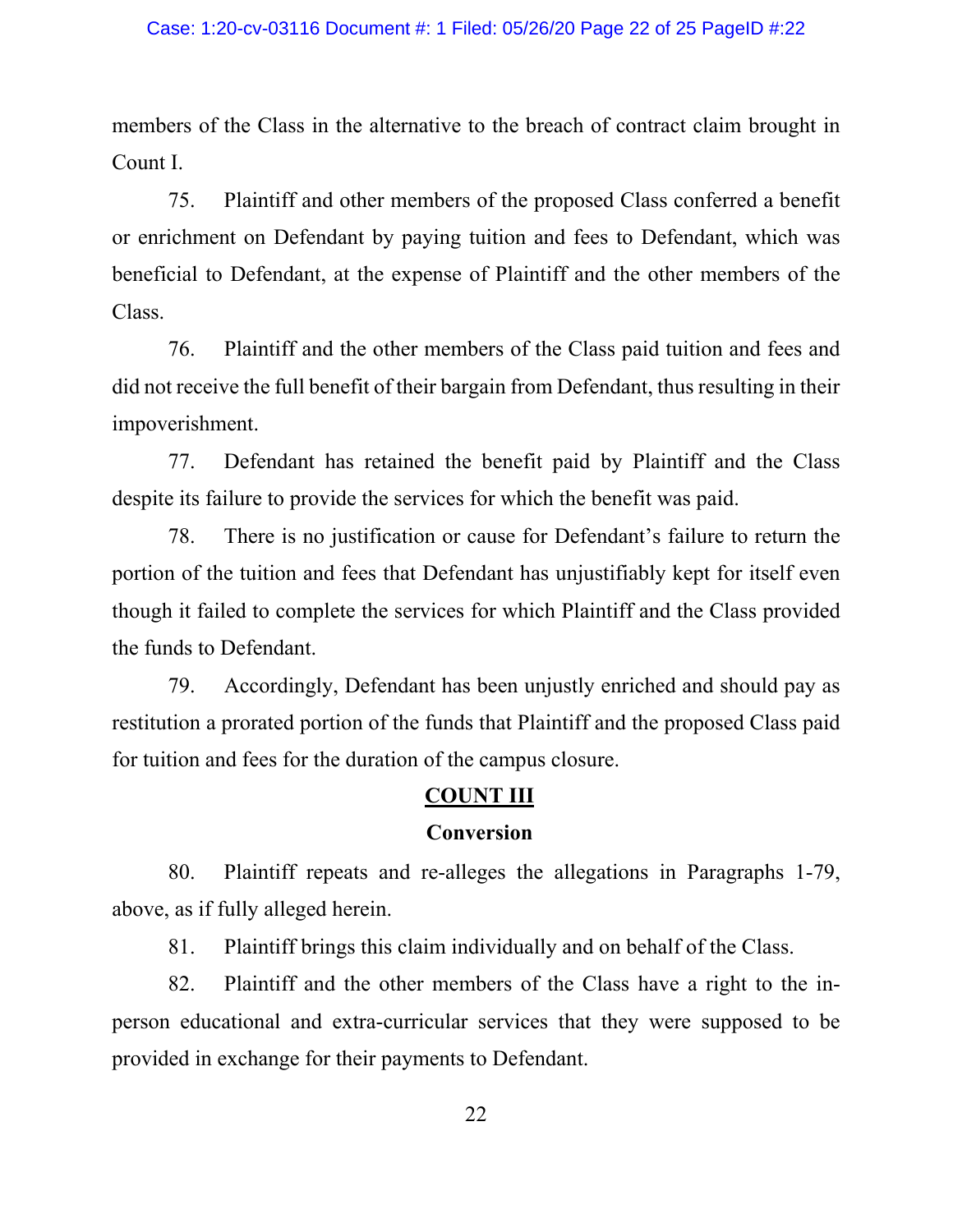#### Case: 1:20-cv-03116 Document #: 1 Filed: 05/26/20 Page 23 of 25 PageID #:23

83. Defendant intentionally interfered with the rights of Plaintiff and the other members of the proposed Class when it retained payments intended to pay for on-campus classes, facilities, and activities, while moving all classes to an online, remote learning format and discontinued or services and access to facilities for which Plaintiff and the members of the proposed Class had paid.

84. Defendant deprived Plaintiff and the other members of the Class of their tuition and fee payments or of the right to the services for which their payments were intended to be used.

85. Class members demanded the return of the prorated, unused tuition and fee payments for the duration of the campus closure.

86. Defendant's retention of the tuition and fees paid by Plaintiff and the other members of the Class without providing the services for which they paid deprived Plaintiff and the other members of the Class of the benefits for which the payments were paid. This interference with the services for which Plaintiff and the other members of the Class paid damaged Plaintiff and the other members of the Class in that they paid for services that were not and will not be provided.

87. Plaintiff and the other members of the Class are entitled to the return of prorated unused portion of the tuition and fees paid, through the end of campus closure and forced transition to online learning.

## **VI. PRAYER FOR RELIEF**

88. Plaintiff, individually and on behalf of the members of the Class, respectfully requests that the Court enter judgment in their favor and against Defendant as follows:

a. Certifying the Class as requested herein, designating Plaintiff as Class representative, and appointing the undersigned counsel as Class Counsel;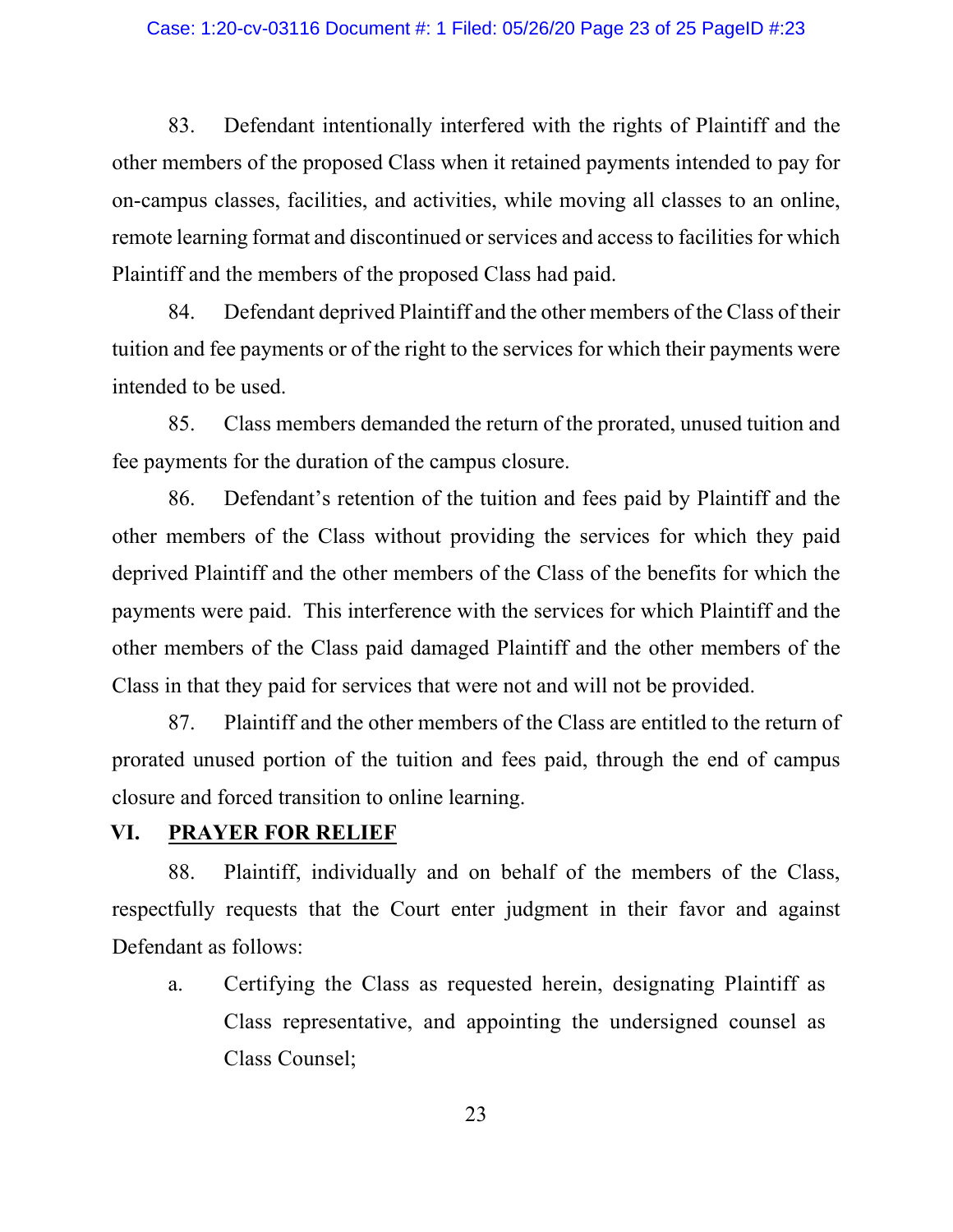- b. Declaring that Defendant is financially responsible for notifying the Class members of the pendency of this suit;
- c. Declaring that Defendant wrongfully kept the monies paid by the Class;
- d. Awarding injunctive relief and restitution as permitted by law or equity;
- e. Awarding Plaintiff's reasonable attorneys' fees, costs, and expenses;
- f. Awarding pre- and post-judgment interest on any amounts awarded; and
- g. Awarding such other and further relief as the Court deems just and proper.

# **VII. DEMAND FOR JURY TRIAL**

Plaintiff demands a trial by jury pursuant to Rule 38 of the Federal Rules of Civil Procedure on all causes of action so triable.

Dated: May 26/, 2020 Respectfully submitted, /s/ Elizabeth A. Fegan Elizabeth A. Fegan Fegan Scott LLC 150 S. Wacker Dr., 24<sup>th</sup> Floor Chicago, IL 60606 Tel: (312) 741-1019 Email: beth@feganscott.com

> Shanon J. Carson\* Ellen T. Noteware\* BERGER MONTAGUE PC 1818 Market Street, Suite 3600 Philadelphia, PA 19103 Tel: (215) 875-3000 Email: scarson@bm.net Email: enoteware@bm.net